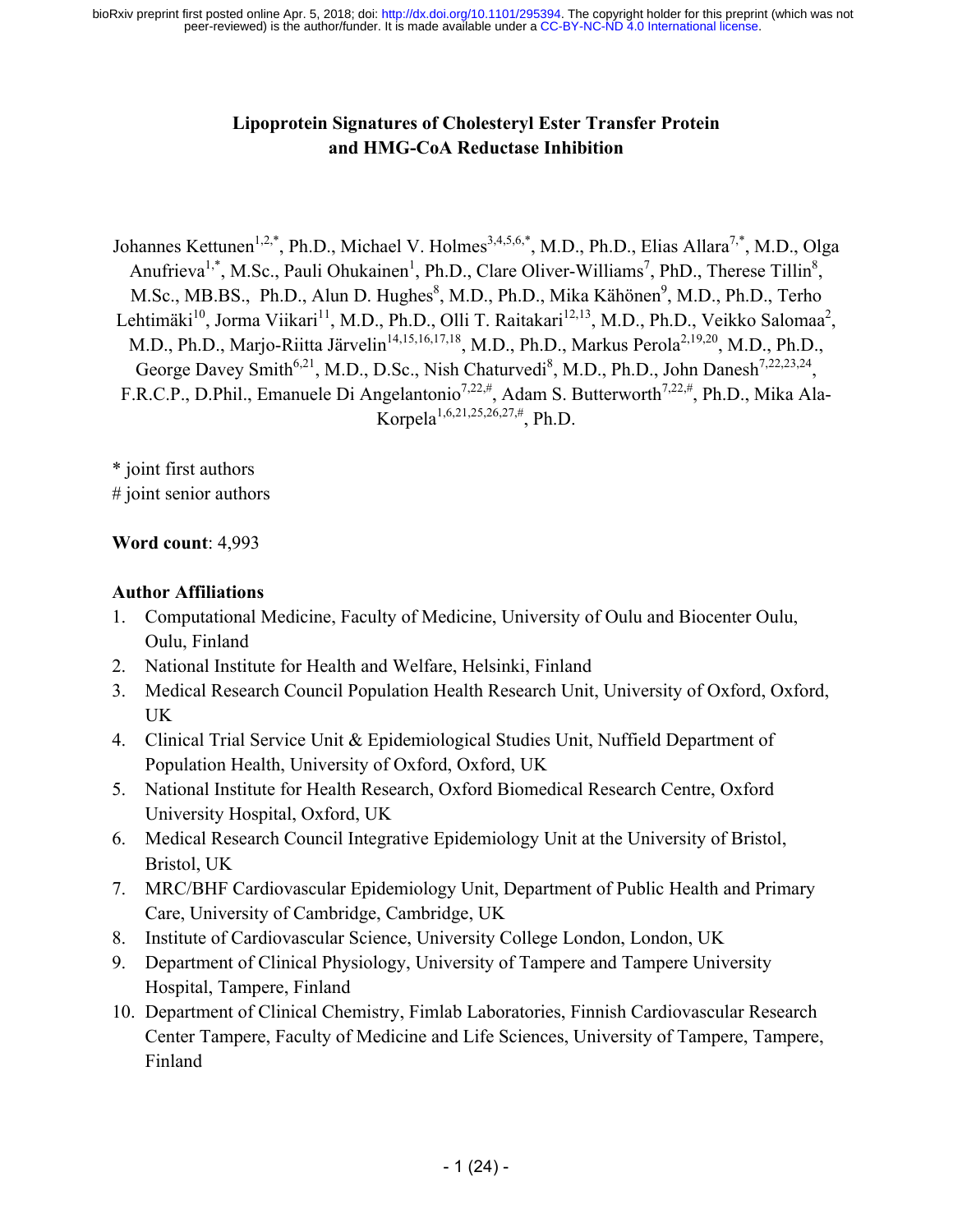- 11. Department of Medicine, University of Turku, Turku, Finland and Division of Medicine, Turku University Hospital, Turku, Finland
- 12. Research Centre of Applied and Preventive Cardiovascular Medicine, University of Turku, Turku, Finland
- 13. Department of Clinical Physiology and Nuclear Medicine, Turku University Hospital, Turku, Finland
- 14. Center for Life Course Health Research, Faculty of Medicine, University of Oulu, Oulu, Finland
- 15. Biocenter Oulu, University of Oulu, Oulu, Finland
- 16. Unit of Primary Health Care, Oulu University Hospital, OYS, Oulu, Finland
- 17. Department of Epidemiology and Biostatistics, MRC-PHE Centre for Environment and Health, School of Public Health, Imperial College London, London, UK
- 18. Department of Life Sciences, College of Health and Life Sciences, Brunel University London, United Kingdom.
- 19. Diabetes and Obesity Research Program, University of Helsinki, Helsinki, Finland
- 20. Estonian Genome Center, University of Tartu, Tartu, Estonia
- 21. Population Health Science, Bristol Medical School, University of Bristol, Bristol, UK
- 22. National Institute for Health Research Blood and Transplant Research Unit in Donor Health and Genomics, University of Cambridge, Cambridge, UK
- 23. Wellcome Trust Sanger Institute, Hinxton, UK
- 24. British Heart Foundation Cambridge Centre of Excellence, Department of Medicine, University of Cambridge, Cambridge, UK
- 25. NMR Metabolomics Laboratory, School of Pharmacy, University of Eastern Finland, Kuopio, Finland
- 26. Systems Epidemiology, Baker Heart and Diabetes Institute, Melbourne, VIC, Australia
- 27. Department of Epidemiology and Preventive Medicine, School of Public Health and Preventive Medicine, Faculty of Medicine, Nursing and Health Sciences, The Alfred Hospital, Monash University, Melbourne, VIC, Australia

### **Funding**

JK was funded through Academy of Finland (grant numbers 297338 and 307247) and Novo Nordisk Foundation (NNF17OC0026062). MAK is supported by Sigrid Juselius Foundation. GDS and MAK work in a Unit that receives funds from the University of Bristol and UK Medical Research Council (MC\_UU\_12013/1). The Young Finns Study has been financially supported by the Academy of Finland: grants 286284, 134309 (Eye), 126925, 121584, 124282, 129378 (Salve), 117787 (Gendi), and 41071 (Skidi); the Social Insurance Institution of Finland;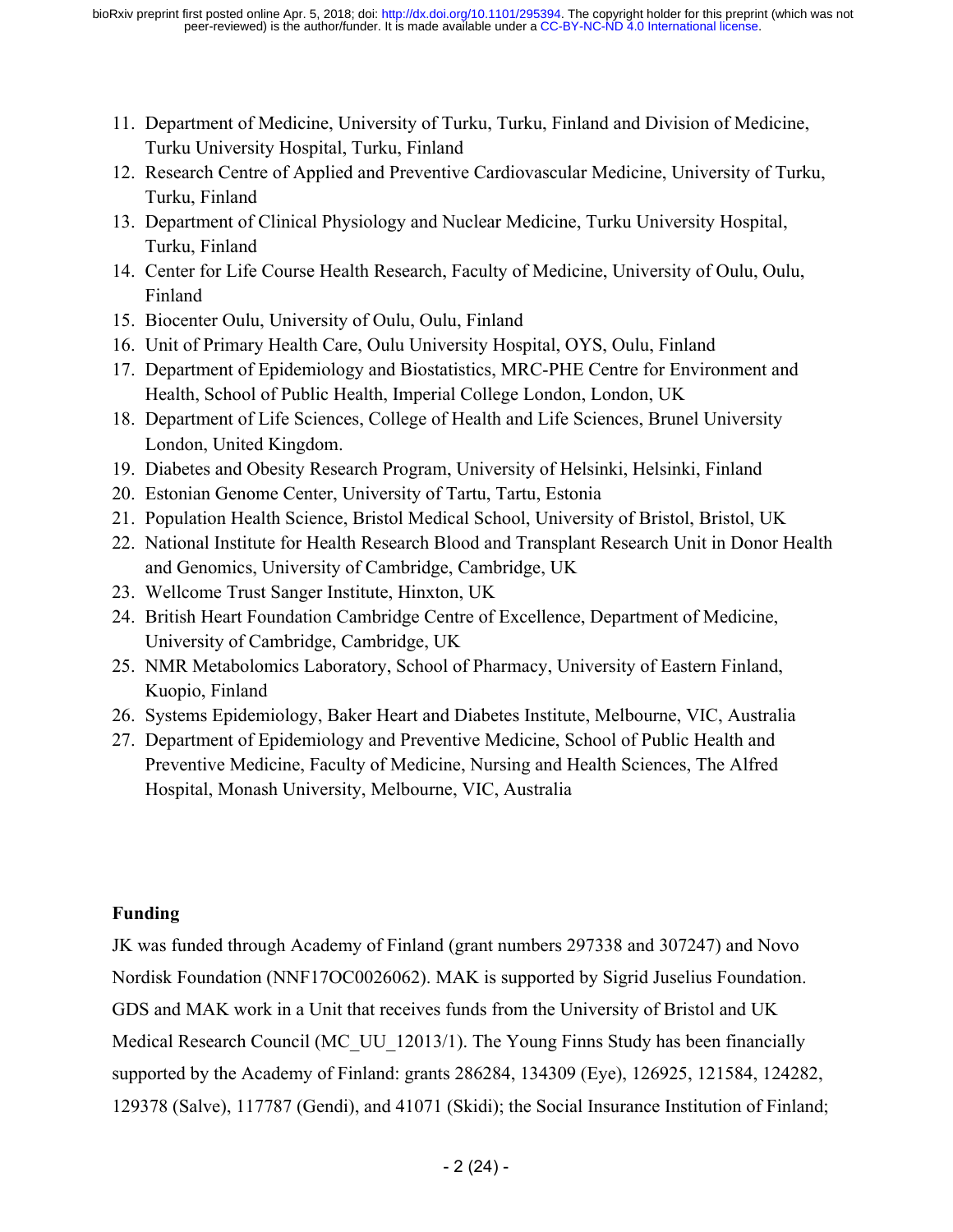Competitive State Research Financing of the Expert Responsibility area of Kuopio, Tampere and Turku University Hospitals (grant X51001); Juho Vainio Foundation; Paavo Nurmi Foundation; Finnish Foundation for Cardiovascular Research ; Finnish Cultural Foundation; Tampere Tuberculosis Foundation; Emil Aaltonen Foundation; Yrjö Jahnsson Foundation; Signe and Ane Gyllenberg Foundation; and Diabetes Research Foundation of Finnish Diabetes Association. The INTERVAL trial was funded by NHSBT and the NIHR Blood and Transplant Research Unit in Donor Health and Genomics (NIHR BTRU-2014-10024). The trial's coordinating centre at the Department of Public Health and Primary Care at the University of Cambridge, Cambridge, UK, has received core support from the UK Medical Research Council (G0800270), British Heart Foundation (SP/09/002), and the NIHR Cambridge Biomedical Research Centre. Investigators at the University of Oxford, Oxford, UK, have been supported by the Research and Development Programme of NHSBT, the NHSBT Howard Ostin Trust Fund, and the NIHR Oxford Biomedical Research Centre through the programme grant NIHR-RP-PG-0310-1004.

#### **Disclosures**

None

#### **Address for correspondence**:

Professor Mika Ala-Korpela Baker Heart and Diabetes Institute 75 Commercial Road, Melbourne, Victoria 3004, Australia E-mail: Mika.Ala-Korpela@baker.edu.au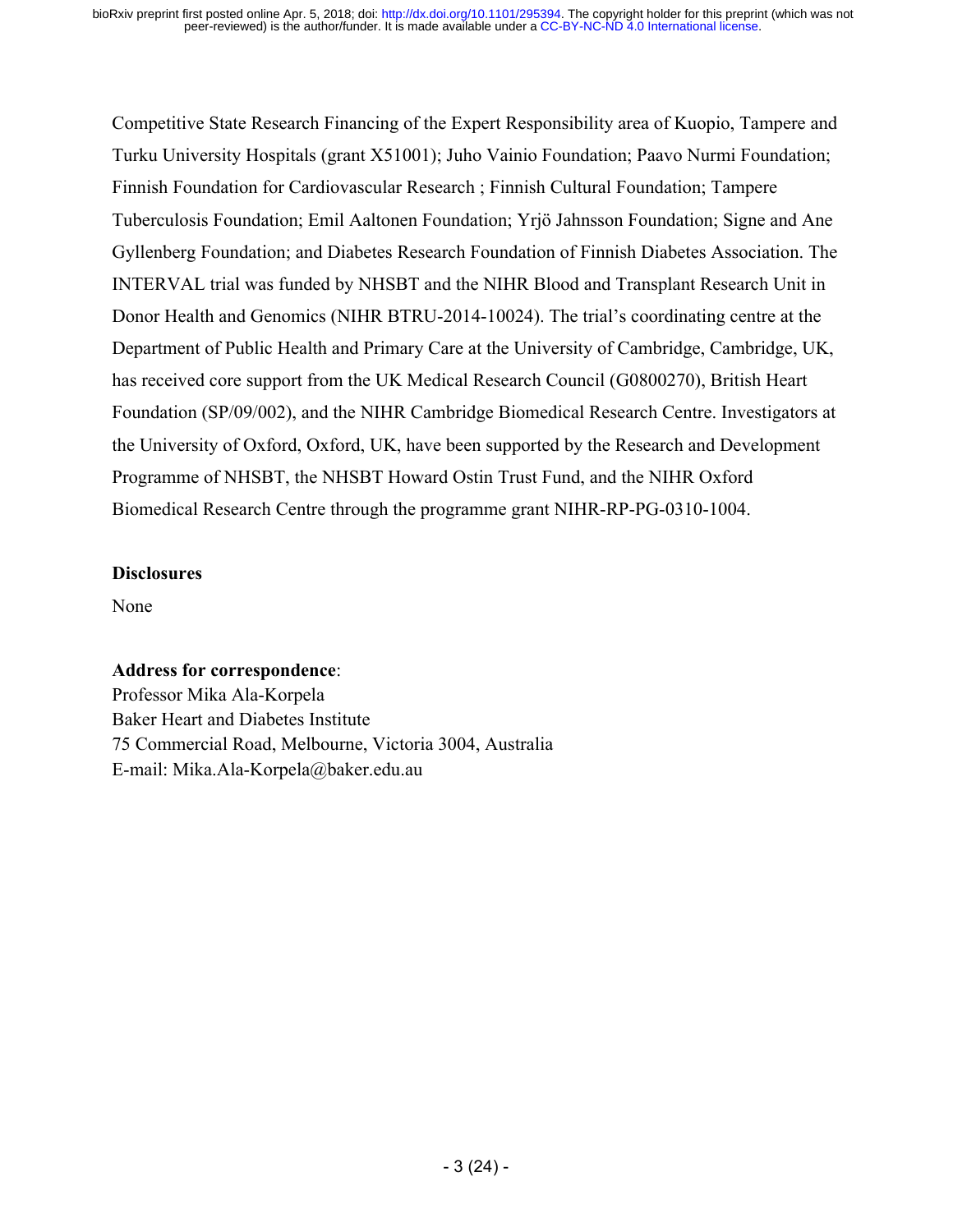#### **Abstract**

**Background:** CETP inhibition reduces vascular event rates but confusion surrounds its lowdensity lipoprotein (LDL)-cholesterol effects. We sought to clarify associations of genetic inhibition of CETP on detailed lipoproteins.

**Methods and Results:** We used variants associated with *CETP* (rs247617) and *HMGCR* (rs12916) expression in 62,400 Europeans with detailed lipoprotein profiling from nuclear magnetic resonance spectroscopy. Genetic associations were scaled to 10% lower risk of coronary heart disease (CHD). Associations of lipoprotein measures with risk of incident CHD in three population-based cohorts (770 cases) were examined.

*CETP* and *HMGCR* had near-identical associations with LDL-cholesterol concentration estimated by Friedewald-equation. *HMGCR* had a relatively consistent effect on cholesterol concentrations across all apolipoprotein B-containing lipoproteins. *CETP* had stronger effects on remnant and very-low-density lipoprotein cholesterol but no effect on cholesterol concentrations in LDL defined by particle size (diameter 18–26 nm) (-0.02SD 95%CI: -0.10, 0.05 for *CETP* versus -0.24SD, 95%CI -0.30, -0.18 for *HMGCR*). *CETP* had profound effects on lipid compositions of lipoproteins, with strong reductions in the triglyceride content of all highdensity lipoprotein (HDL) particles. These alterations in triglyceride composition within HDL subclasses were observationally associated with risk of CHD, independently of total cholesterol and triglycerides (strongest HR per 1-SD higher triglyceride composition in very-large HDL 1.35; 95%CI: 1.18, 1.54).

**Conclusion:** CETP inhibition does not affect size-specific LDL cholesterol but may lower CHD risk by lowering cholesterol in other apolipoprotein-B containing lipoproteins and lowering triglyceride content of HDL particles. Conventional composite lipid assays may mask heterogeneous effects of lipid-altering therapies.

**Keywords**: CETP, HMGCR, lipoproteins, drug target Mendelian randomization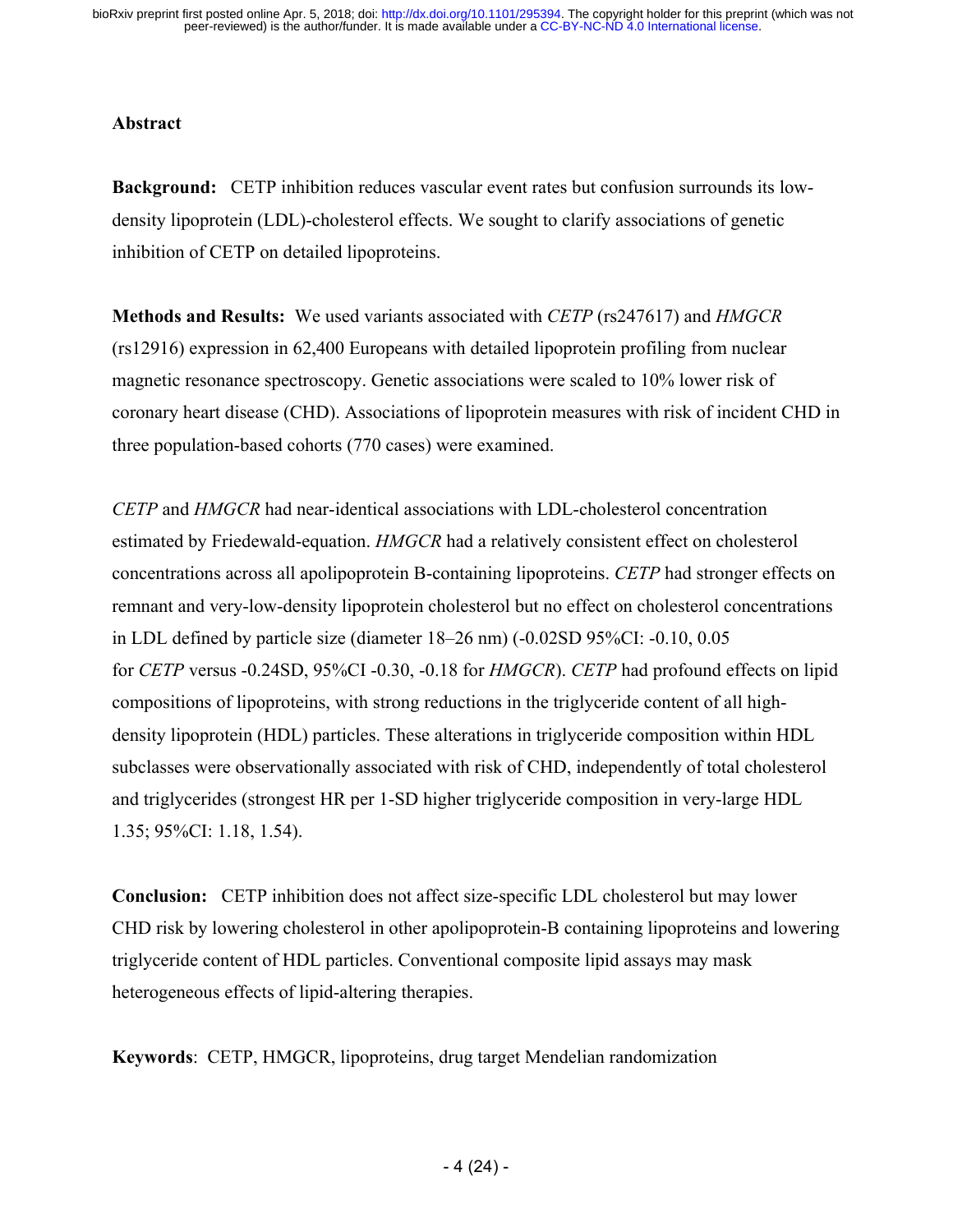#### **Introduction**

Definitive evidence on the causal role of low-density lipoproteins (LDL) in cardiovascular disease comes from trials of LDL cholesterol lowering compounds, $<sup>1</sup>$  which have shown</sup> beneficial effects on risk of coronary heart disease (CHD) and stroke. Consistent effects have been seen for drugs acting on related pathways, such as 3-hydroxy-3-methylglutaryl-coenzyme A reductase (HMGCR) inhibitors, i.e., statins, and proprotein convertase subtilisin-kexin type 9  $(PCSK9)$  inhibitors,<sup>2</sup> both of which upregulate hepatic LDL receptor expression, and for drugs acting on other pathways, such as ezetimibe, which inhibits intestinal absorption of cholesterol.<sup>3</sup>

However, trials of drugs primarily designed to alter concentrations of lipids other than LDL cholesterol have had mixed results. <sup>4</sup> One such example is the class of drugs designed to inhibit cholesteryl ester transfer protein (CETP), a lipid transport protein responsible for the exchange of triglycerides and cholesteryl esters between apolipoprotein B-containing particles and highdensity lipoprotein (HDL) particles. CETP inhibitors were developed initially on the basis of their HDL cholesterol raising effects. While accumulating genetic evidence suggests that HDL cholesterol concentration is unlikely to be causally related to  $CHD<sub>1</sub><sup>5</sup>$  there were two strong reasons to believe that CETP inhibition may still reduce vascular risk: (i) genetic studies of *CETP* variants have shown associations with CHD<sup>6</sup> and (ii) some CETP inhibitors not only increase HDL cholesterol but also appear to lower LDL cholesterol as measured by conventional assays. 7

The recent findings from the phase III REVEAL trial showed that treatment with the CETP inhibitor anacetrapib led to a reduction in risk of coronary events that was proportional to the reduction in non-HDL cholesterol.<sup>8</sup> Interestingly, anacetrapib appeared to have discrepant effects based on the assay used to quantify LDL cholesterol (using beta-quant, direct or Friedewald estimation).<sup>7</sup> This discrepant effect was also identified in a genetic study that approximated a factorial clinical trial of CETP inhibition and statin therapy.<sup>9</sup> Thus, while both CETP inhibitors and statins lower Friedewald-estimated LDL cholesterol, which also includes cholesterol carried by other lipoprotein particles, it is possible that the drugs have differential effects on the concentration and content of lipids in different apolipoprotein-B containing lipoproteins.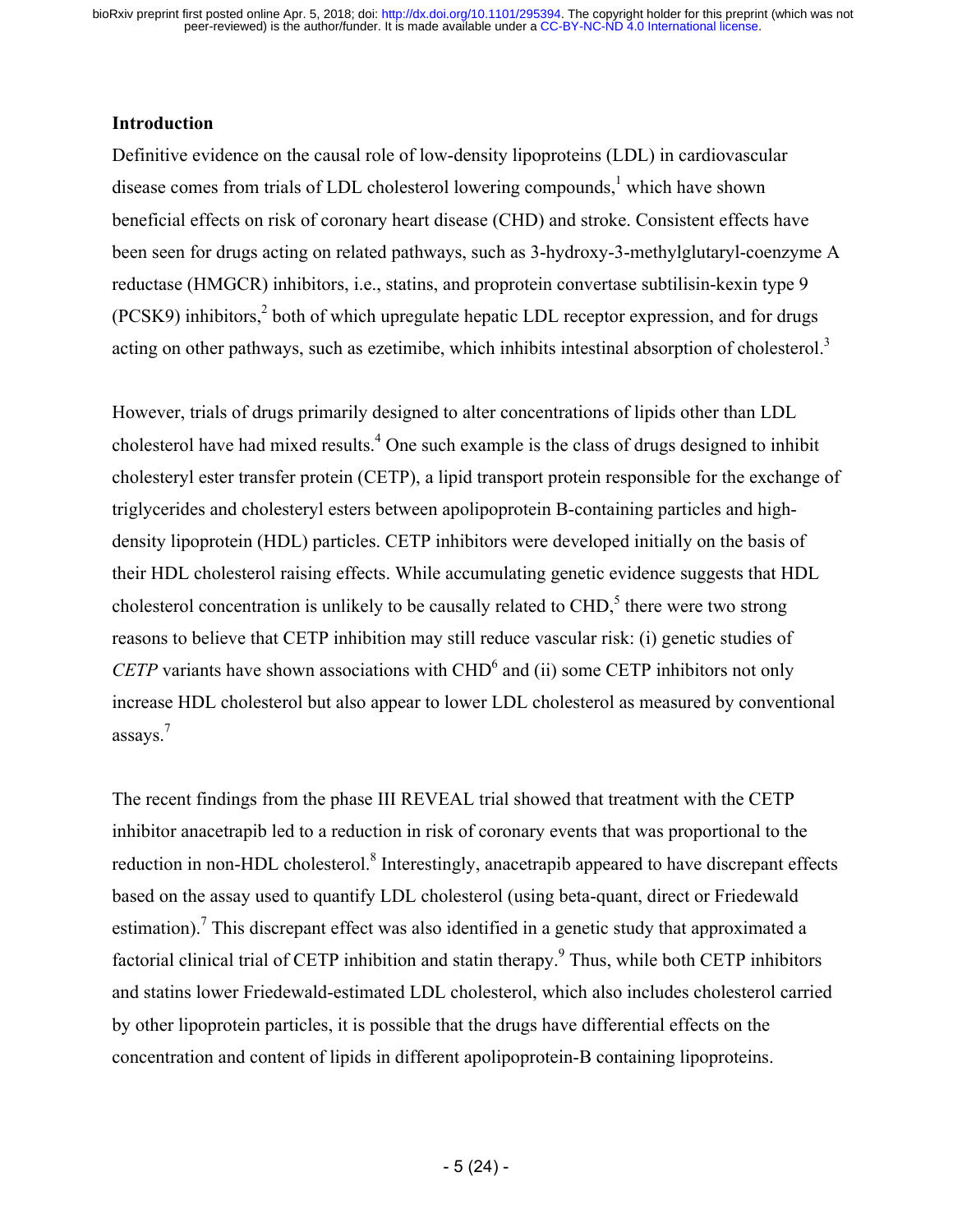In this study, we used the established approach of exploiting genetic variants near the proteincoding genes of drug targets to investigate detailed lipid and lipoprotein subclass signatures of CETP inhibition. We compared the association of variants in *CETP* with *HMGCR*<sup>10</sup> (to proxy statin treatment) to gauge insight into how these two therapies alter the lipoprotein milieu. We also present findings that the triglyceride composition, in contrast to circulating concentrations, of HDL particles is associated with CHD and may relate to a new mechanism by which CETP inhibition reduces risk of CHD.

#### **Methods**

#### *Prospective and cross-sectional studies and lipoprotein quantification*

We used genetic and lipoprotein data from four population-based Finnish cohorts and one crosssectional study in the UK (cohort characteristics are presented in Online Table 1 and study descriptions are given in the Supplementary Note in the Supplementary Appendix). For prospective analyses we used two of the abovementioned Finnish cohorts and additionally a UKbased multiethnic SABRE (Southall And Brent REvisited) cohort. Briefly, the cohorts used were the Northern Finland Birth Cohort 1966 (NFBC66) (*n* = 4,702 individuals aged 31 y at blood draw),<sup>11</sup> the Cardiovascular Risk in Young Finns Study (YFS,  $n = 1.948$  individuals aged 24–39 y in 2007),<sup>12</sup> two population based Finnish cohorts FINRISK 1997 ( $n = 6.942$  individuals aged 24–74 y) and DILGOM subsample of FINRISK 2007 ( $n = 4,124$  individuals aged 24–74 y),<sup>13</sup> a study of healthy blood donors from the UK (INTERVAL:  $n = 40,958$  individuals aged 18–80 y)<sup>14</sup> and a tri-ethnic UK community-based cohort SABRE ( $n = 4,857$  individuals aged 40–69 y).<sup>15</sup> A nuclear magnetic resonance (NMR)-based methodology was used to quantify lipoprotein lipids and subclasses. Details of this platform have been published previously,  $16, 17$  and it has been widely applied in genetic and epidemiological studies.<sup>10, 18</sup>

Where possible, we excluded individuals receiving lipid lowering medication, pregnant women and those who had a high proportion (>30%) of values missing across the lipid traits. All measures were first adjusted for sex, age (if applicable), genotyping batch (if applicable) and ten first principal components from genomic data and the resulting residuals were transformed to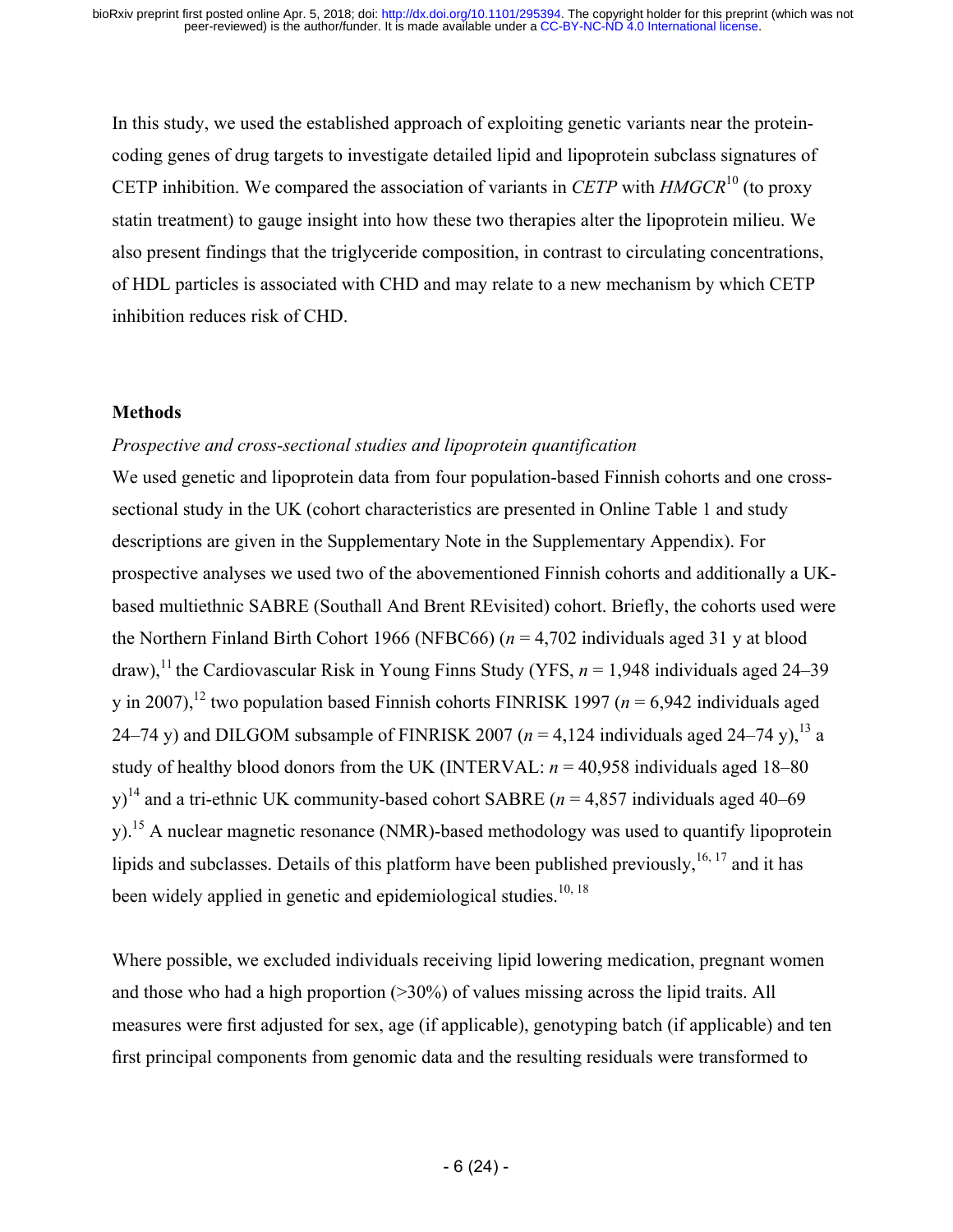normal distribution by inverse rank-based normal transformation. Details of study-specific genotyping are provided in Online Table 2 in the Supplementary Appendix.

#### *SNP analysis*

We selected variants as genetic proxies of CETP and HMGCR inhibition on the basis of robust associations with circulating lipids in GWAS consortia<sup>19, 20</sup> and target gene expression. The *HMGCR* variant (rs12916) LDL cholesterol lowering T allele (-0.24 SD LDL cholesterol per T allele;  $P=1.3x10^{-14}$ ) has been shown to lower *HMGCR* expression<sup>21</sup> and the *CETP* variant (rs247617) HDL cholesterol increasing A allele (0.84 SD HDL cholesterol per A allele;  $P=5.4x10^{-94}$ ) associates with lower gene expression across several tissues, verified through Genotype To Expression (https://gtexportal.org) project data.<sup>22</sup> We used an additive model for each cohort separately (see Online Table 1 for details of analysis software). In order to make the lipoprotein and lipid estimates comparable, the estimates for *CETP* rs247617 and *HMGCR* rs12916 were scaled to the same CHD association as reported by the CARDIoGRAMplusC4D GWAS Consortium. <sup>23</sup> The per-allele log odds (logOR) for CHD was 0.0358 for *HMGCR* rs12916 and 0.0309 for *CETP* rs247617; subsequently the summary statistics of each individual cohort and each metabolite were scaled to -0.105 logOR of CHD (equivalent to an odds ratio [OR] of CHD of 0.90) to align the estimates to a 10% lower risk of CHD. The cohort specific association results of lipoprotein and lipid measures with both variants were then combined using an inverse variance weighted fixed effect meta-analysis.

Our focus for this study was to evaluate the impact of variants in *CETP* and *HMGCR* on the entire cascade of apolipoprotein B-containing lipoproteins and HDL subclasses. Therefore, we decided *a priori* to examine 191 lipoprotein and lipid traits available from the NMR platform. 18,  $24$  Focusing on these 191 traits, we estimated that 28 principal components explain 99% of their variation in the Finnish cohorts and therefore we used a P-value threshold of 0.05/28=0.002 to denote evidence in favor of an association. Abbreviations and full descriptions of the lipoprotein measures studied are listed in Online Table 3.

#### *Association of lipoprotein measures with risk of incident CHD*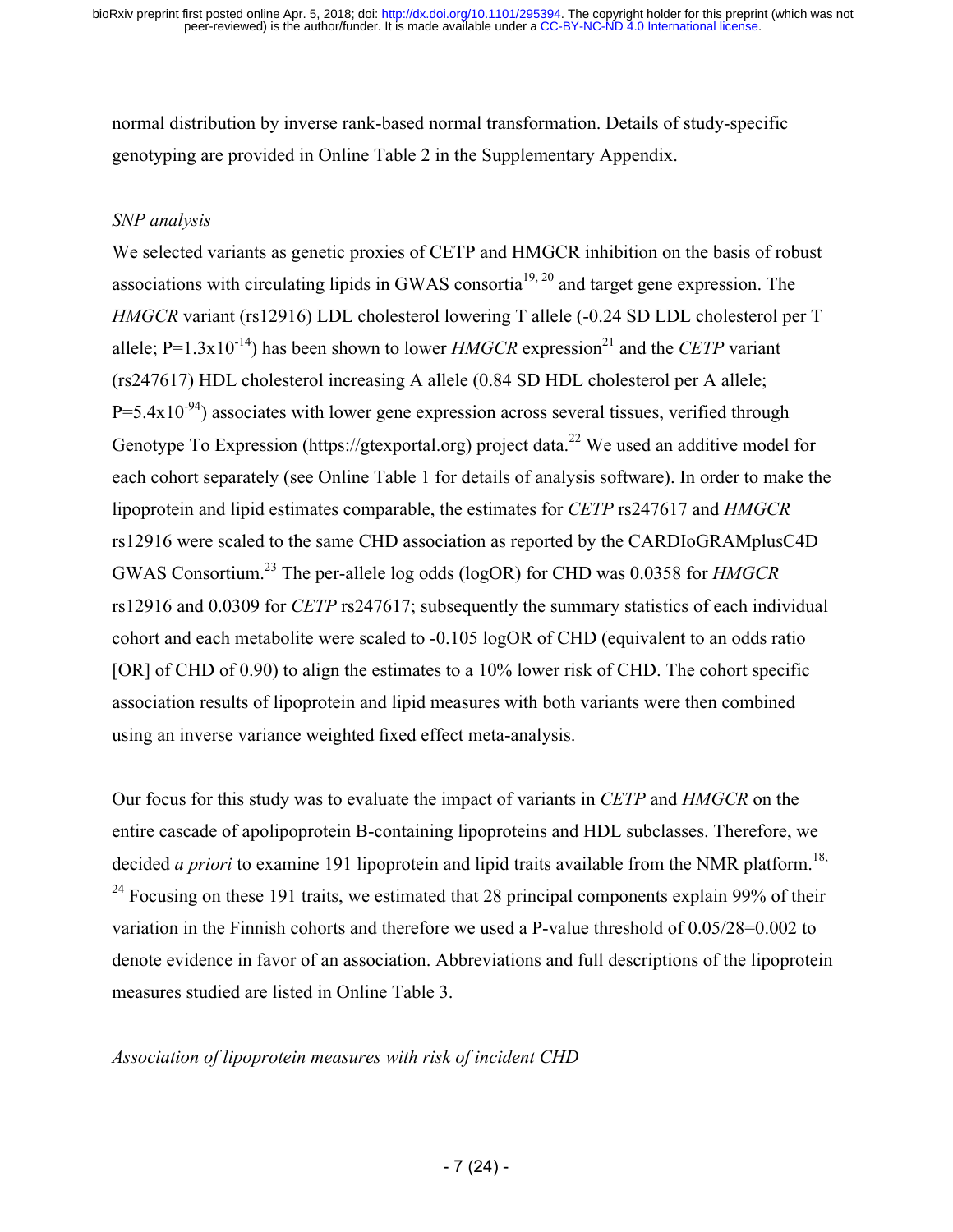Cohorts contributing to the associations of lipoprotein lipid concentration and composition measures and the hazard of incident CHD were FINRISK 1997, DILGOM and SABRE. Participants with prevalent CHD were excluded from the analysis. Following exclusion, data were available from FINRISK 1997 for 7,076 individuals (291 cases / 6,785 controls) and 4,736 individuals from DILGOM (192 cases / 4,544 controls) and for SABRE 4,689 individuals with non-missing data (287 cases / 4,402 controls). The follow up time of FINRISK 1997 and SABRE were censored to 8 years to match the follow up time in DILGOM.

Prior to statistical analyses, metabolic measures were log-transformed and scaled to standard deviations (SD) in each cohort. The relationships of lipid measures with the risk of CHD were analysed using Cox proportional hazards regression models with age, sex, mean arterial pressure, smoking, diabetes mellitus, lipid medication and geographical region (Finnish cohorts), ethnicity (SABRE), total cholesterol and total triglyceride concentrations as covariates. The cohortspecific association results of 191 lipid measures were then combined using an inverse variance weighted fixed effect meta-analyses*.* Analyses were conducted in R studio (version 1.0.153, R version 3.3.3). As above, we used a P-value threshold of  $\leq 0.002$  to denote evidence in favor of an association.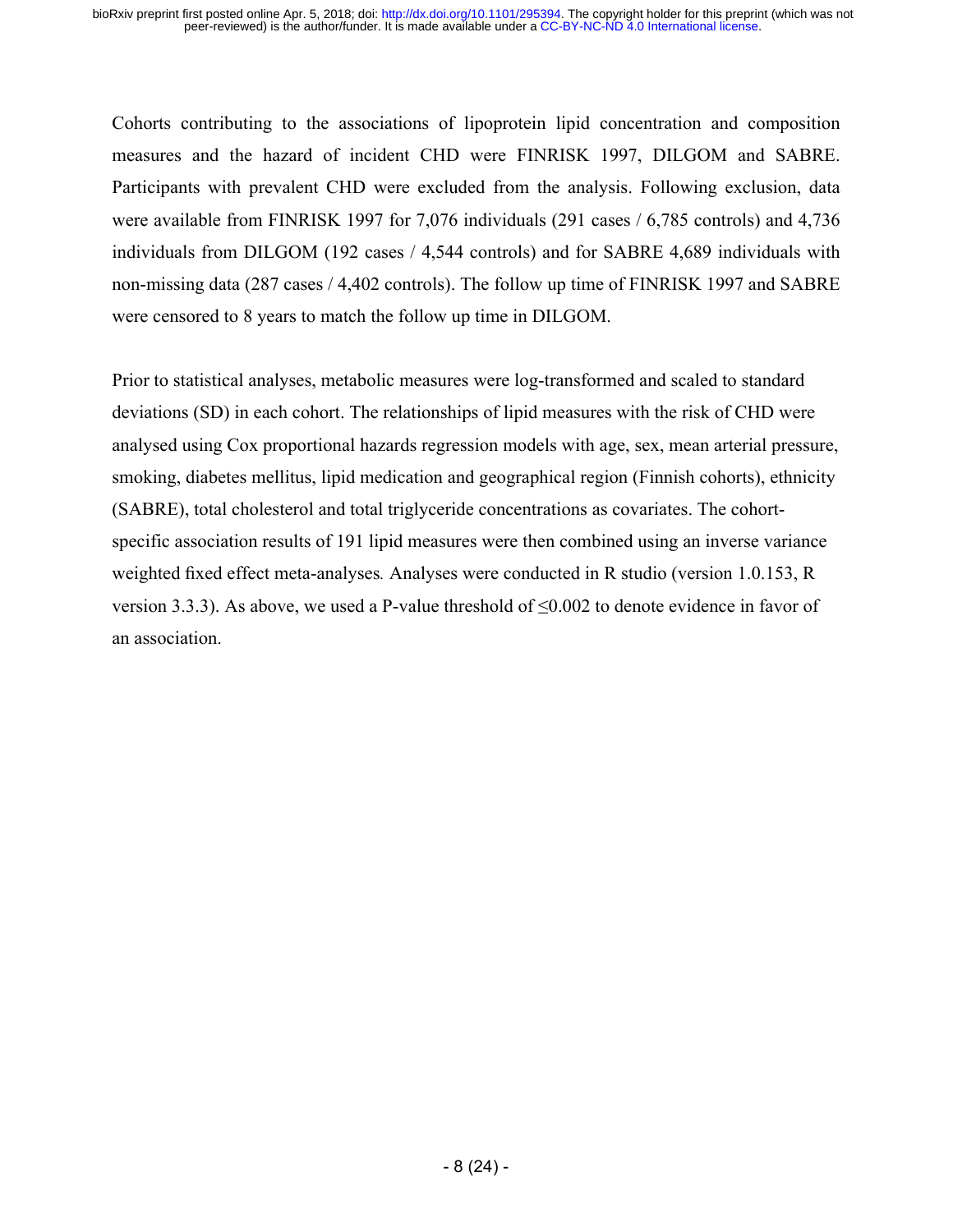#### **Results**

Data from 62,400 individuals with extensive lipoprotein subclass profiling and genotypes were available. We combined data from five adult cohorts (mean age range from 31 to 52 years) and one cohort of adolescents (mean age 16 years) for the genetic analyses where 51% of participants of all six studies were female. Study specific and pooled estimates from meta-analyses of genetic and observational analyses for all 191 traits are presented in Online Figures 1-15.

Scaled to a 10% lower risk of CHD, *CETP* rs247617 and *HMGCR* rs12916 had near-identical associations with Friedewald estimated LDL cholesterol (Fig. 1) and similar associations for apolipoprotein B. In contrast, when LDL cholesterol was defined on the basis of cholesterol transported in LDL based on particle size (diameter 18–26 nm), and measured via NMR spectroscopy, *CETP* had no association with this size-specific LDL cholesterol (0.02 SDs; 95%CI: -0.10, 0.05). While *HMGCR* had a relatively consistent association with individual apolipoprotein B-containing lipoproteins (effect estimates ranging from -0.25 for IDL cholesterol to -0.18 for VLDL cholesterol), *CETP* had the most pronounced associations with VLDL cholesterol, a weaker association with IDL cholesterol but no association with LDL cholesterol defined by particle size or cholesterol transported by any of the large, medium or small LDL subclasses (Fig. 1).

When examining triglycerides in apolipoprotein B-containing particles, *CETP* associated with lower circulating triglyceride concentrations in VLDL and IDL subclasses, while *HMGCR* had weaker effects on these measures, except in LDL subclasses (Fig. 2). *CETP* had a very strong association with higher HDL cholesterol (0.84; 95%CI: 0.76, 0.92) but *HMGCR* did not (0.04; 95%CI: -0.02, 0.10) (Fig. 3). Similarly, *CETP* was inversely associated with the total quantity of triglycerides in HDL particles (-0.23; 95%CI: -0.31,-0.15) but *HMGCR* was not (-0.03; 95%CI: - 0.09, 0.02).

The lipoprotein particle structure is biophysically constrained, generating strong correlations between lipid measures within individual lipoprotein subclasses.<sup>25-28</sup> Notable differences in lipid concentrations in subclass particles would therefore suggest changes in the compositional proportions of these lipids. For genetic inhibition of CETP, the effects on circulating triglyceride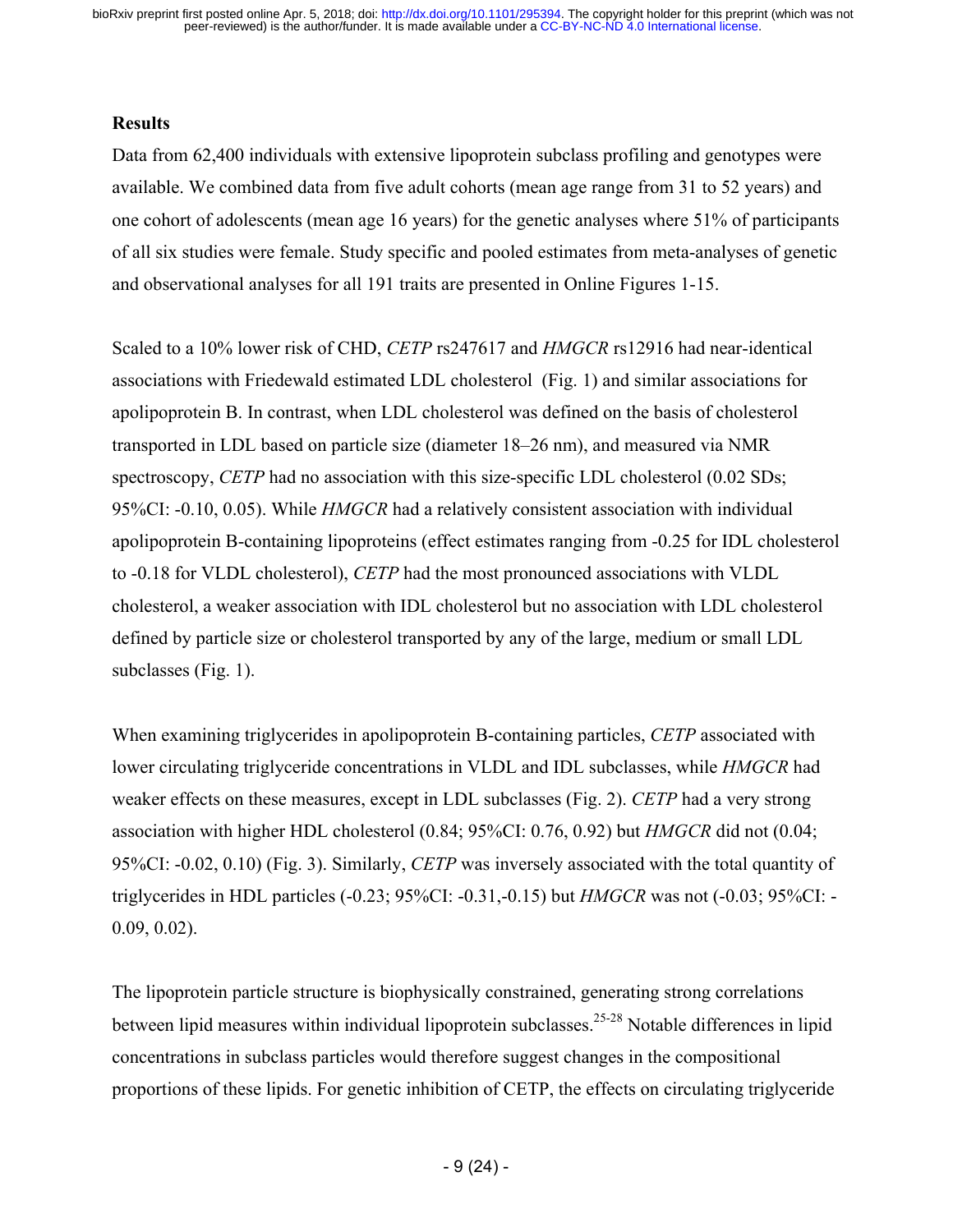concentrations in all HDL subclasses were weaker (XL-HDL and L-HDL) or even in the opposite direction (M-HDL and S-HDL) than the effects on cholesterol concentration in these subclasses (Fig. 3). Examining the genetic associations with the particle lipid compositions, the relative amount of triglycerides (in relation to all lipid molecules in the particles) was remarkably diminished in all HDL subclass particles by genetic inhibition of CETP (Fig. 4). Genetic inhibition of HMGCR did not associate with the triglyceride concentration or composition of any HDL subclass. These associations are in line with the known physiological roles of CETP and HMGCR and their inhibition.<sup>29, 30</sup> In addition, as expected, *CETP* associated with higher compositions of triglycerides in most VLDL subclass particles and *HMGCR* showed directionally similar, albeit weaker associations.

To understand the clinical relevance of these HDL-related compositional changes arising from CETP inhibition, beyond reductions in cholesterol concentrations of apolipoprotein B-containing lipoprotein particles, we studied the observational associations of lipoprotein subclass lipid concentrations and compositions with CHD in three prospective population cohorts. The triglyceride concentration of HDL was associated with incident CHD when adjusted for nonlipid cardiovascular risk factors (Fig. 5)., However, when serum cholesterol and serum triglycerides were added to the model, as expected, the associations attenuated. In contrast, the triglyceride compositions of all the HDL subclass particles were positively associated with CHD, independent of circulating concentrations of cholesterol and triglycerides, with hazard ratios around 1.3 for all HDL subclasses (Fig. 5). In addition, compositional enrichment of cholesteryl esters in the largest VLDL particles (XXL-VLDL and XL-VLDL) was associated with risk of CHD (Online Fig. 11); genetic inhibition of CETP also impacted on these traits (Online Fig. 2).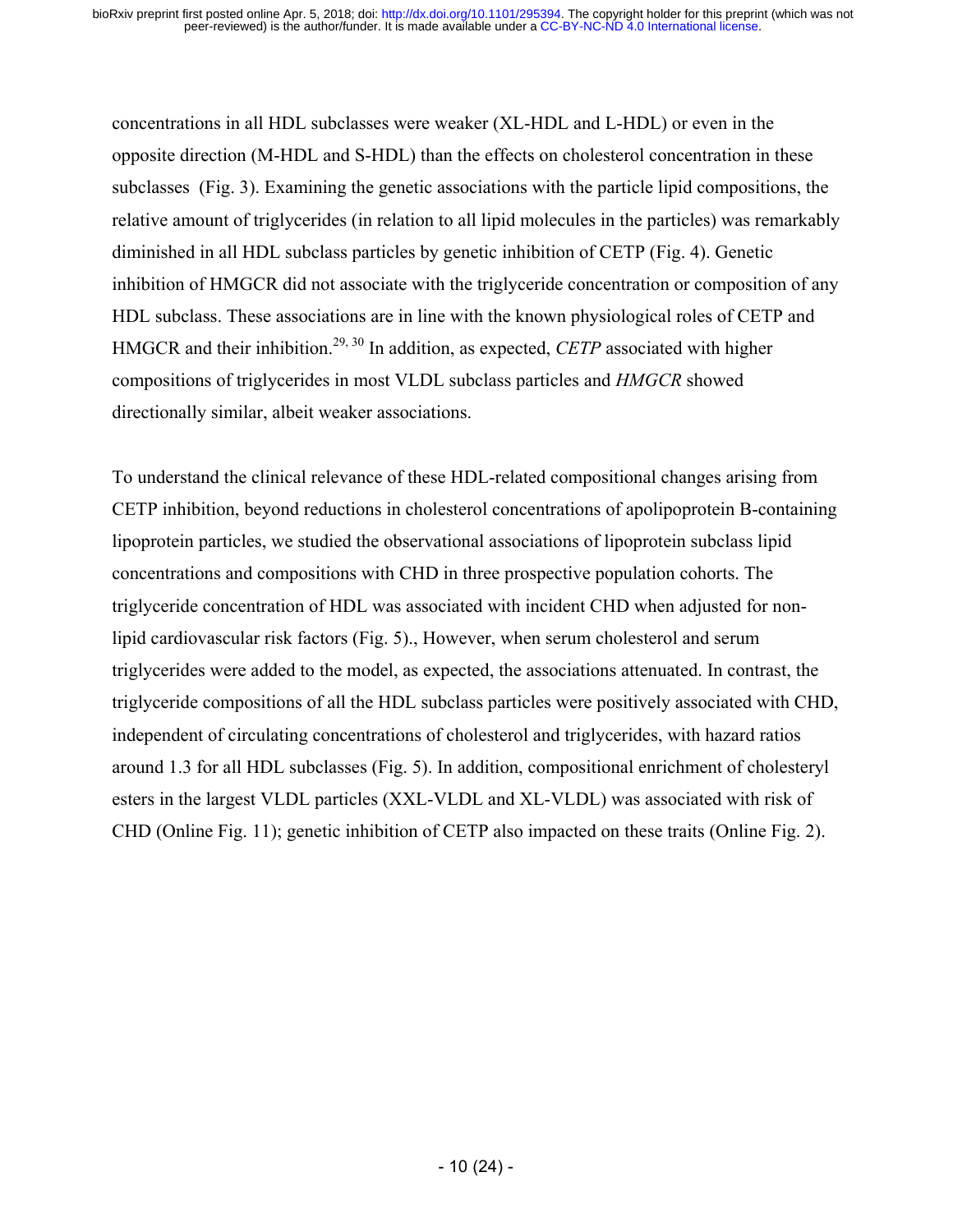#### **Discussion**

We used genetic variants in *CETP* and *HMGCR* to gain insight into the expected effects of therapeutic inhibition of CETP and HMG-coA reductase on circulating lipoproteins and lipids. Our data show that while *CETP* and *HMGCR* have near identical effects on Friedewaldestimated LDL cholesterol, this result masks a very different association of *CETP* and *HMGCR* with size-specific LDL cholesterol. Genetic inhibition of HMGCR showed similar effects with cholesterol across the apolipoprotein B-containing lipoproteins but genetic inhibition of CETP showed stronger associations with larger apolipoprotein B particles, namely VLDL and remnant cholesterol,<sup>31</sup> but no association with cholesterol carried specifically in LDL particles defined by size.

Friedewald-estimated LDL cholesterol (and other assays such as 'direct' and betaquant) are nonspecific measures of cholesterol.<sup>32-34</sup> For example, in addition to the cholesterol in size-specific LDL particles, Friedewald LDL cholesterol also includes, to varying degrees, cholesterol in IDL, VLDL and lipoprotein(a).<sup>35</sup> This non-specificity of commonly-used "LDL" cholesterol assays is under-recognized and underlies the prevailing opinion that inhibitors of HMGCR and CETP both alter LDL cholesterol. However, our data show this not to be the case: using NMR spectroscopybased lipoprotein particle quantification, which defines individual lipoprotein subclasses based on particle size,  $18, 25, 27$  our findings demonstrate that CETP has negligible effect on cholesterol in size-specific LDL particles. In this way, the use of a composite lipid measure can obscure differential associations of a therapy or gene<sup>26</sup> with individual constituents of the composite, and can have clinical ramifications. For example, if a trial is powered to a given reduction in Friedewald LDL cholesterol, under the naïve assumption that the drug uniformly alters all the subcomponents, then the trial may not have the expected result if the drug has differential effects on these subcomponents. This is exemplified in the recent phase III ACCELERATE trial of evacetrapib, which was terminated for futility, and was powered to a difference in LDL cholesterol based on a composite assay.<sup>36</sup> The differential effects of CETP inhibition on composite markers such as Friedewald and directly-quantified LDL cholesterol compared to apolipoprotein B concentrations identified in the subsequent phase III REVEAL trial of anacetrapib<sup>7</sup> suggest that had ACCELERATE used an alternative measure of pro-atherogenic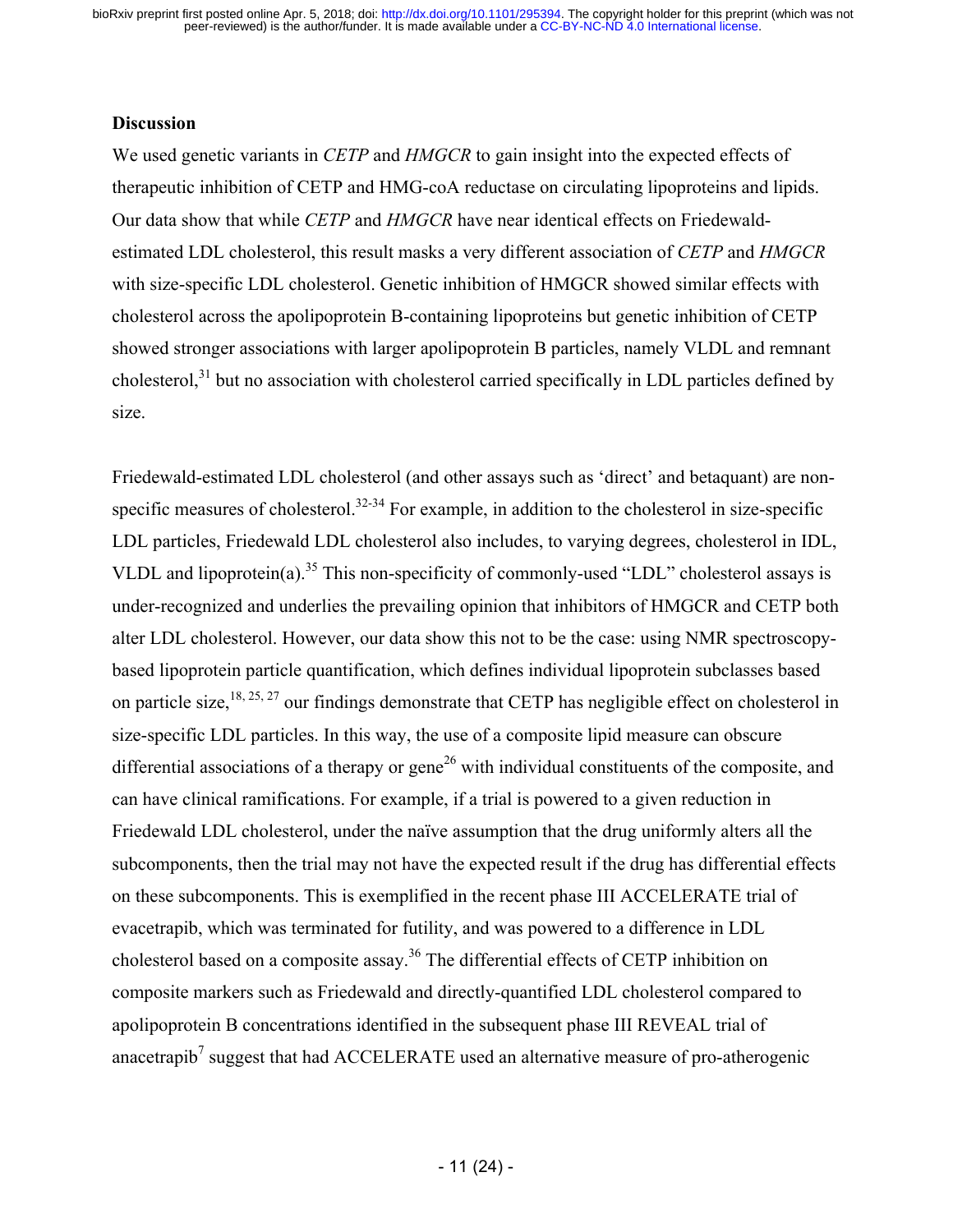lipoproteins (e.g. apolipoprotein B or non-HDL- $C^8$ ) to gauge the expected vascular effect, the trial may have been more appropriately powered.

This highlights the need to understand, in detail, the consequences of lipid modifying therapies on lipoproteins and lipids in order to be able to gauge whether a composite measure (such as Friedewald LDL cholesterol) can be reliably used as an indicator of the likely beneficial effect of a therapy. This is unlikely to be limited to assays for LDL cholesterol. For example, assays that quantify triglycerides, measure the summation of triglycerides across multiple lipoprotein particle categories. Drugs currently under development that target triglycerides (such as apolipoprotein C-III inhibitors<sup>37</sup>) have differential effects on triglycerides in lipoprotein subclass particles as demonstrated in a recent genetic study.<sup>38</sup> If triglycerides within different lipoprotein subclasses have heterogeneous effects on vascular disease, a clinical trial powered to the overall concentration of circulating triglycerides may give an inaccurate portrayal of the cardiovascular consequences arising from apolipoprotein C-III inhibition.

Another key finding is that the lipid compositions of lipoprotein particles can associate with disease risk independently of total lipid concentrations. While genetic inhibition of CETP increased circulating concentrations of cholesterol in all HDL subclasses, the triglyceride composition, i.e. the percentage of triglyceride molecules of all the lipid molecules in the particle, was markedly lower in all HDL particles. Intriguingly, our observational analyses, the first to explore lipoprotein particle lipid composition with CHD outcomes, revealed that triglyceride enrichment of HDL particles associates with higher risk for future CHD, independently of total circulating cholesterol and triglycerides. The largest hazard ratio for the triglyceride enrichment in medium HDL subclass particles was of a similar magnitude  $(\sim 1.3)$  as that for LDL cholesterol and apolipoprotein  $B^{39}$ . These findings suggest that lipoprotein particle compositions, independent of circulating lipid concentrations, could have a role in the development of CHD. While the causal role of these lipoprotein compositions remains unclear, these findings advocate the importance of moving from simple composite lipid measures towards more detailed molecular phenotyping of lipoprotein metabolism.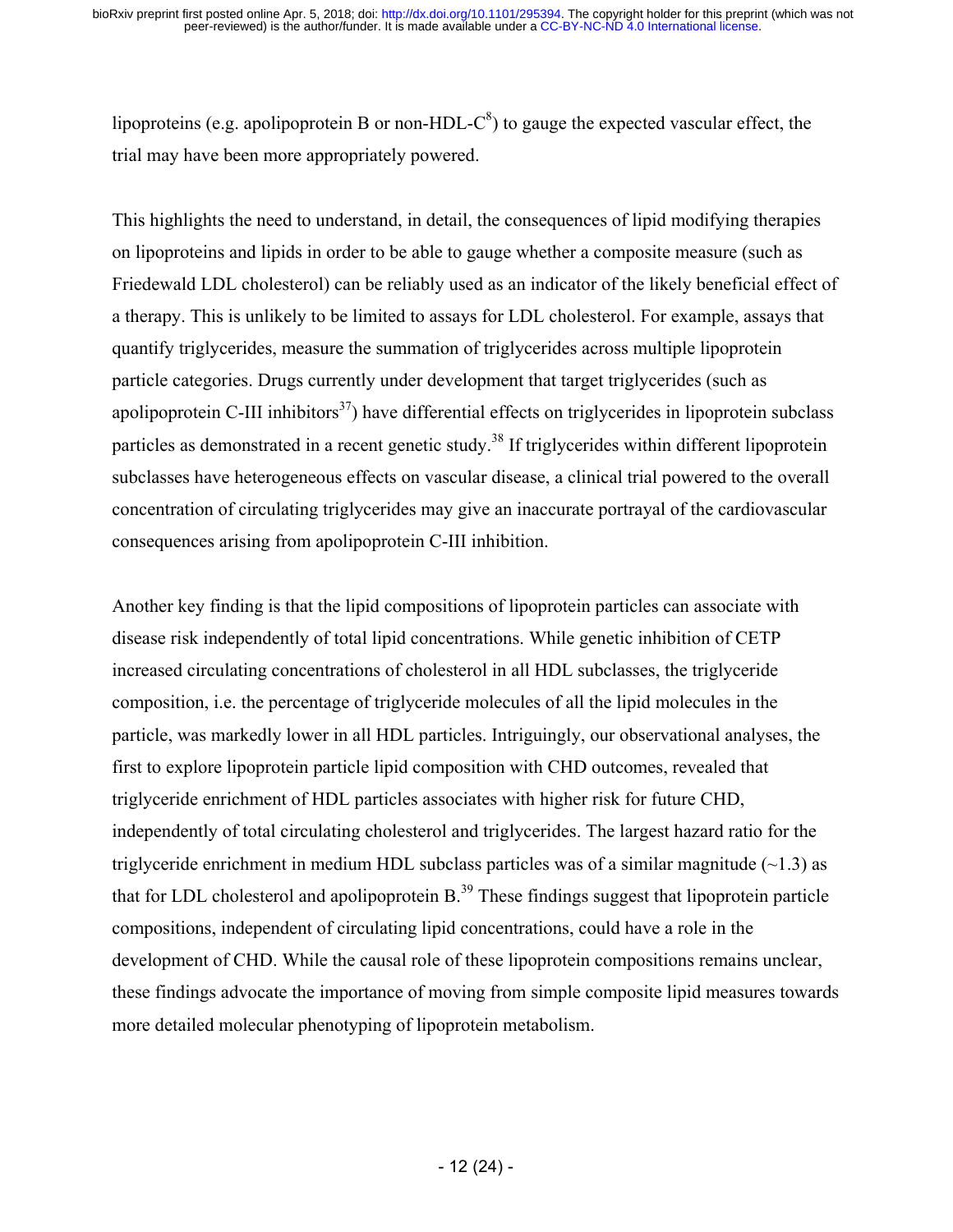Key strengths of our analyses include the availability of detailed measurements of blood lipoprotein subclass concentrations and compositions from general population studies with incident CHD events, together with the availability of genome-wide genotyping. While we used *CETP* and *HMGCR* variants as genetic proxies for therapeutic inhibition, we note that the *CETP* genetic variant recapitulated the effects of CETP enzyme activity in relation to the role the enzyme has in shuttling esterified cholesterol from HDL to apolipoprotein B-containing particles in exchange for triglycerides.<sup>29</sup> Furthermore, prospective population-based data of patients taking statins with blood sampling before and after the commencement of therapy showed that genetic variants in *HMGCR* robustly recapitulated the effects of statin therapy on lipoprotein subclasses and lipids.<sup>10</sup>

In conclusion, we have shown that, in contrast to genetic inhibition of HMG-CoA (proxying statin therapy), genetic inhibition of CETP does not alter circulating size-specific LDL cholesterol concentrations. This is masked by using conventional, non-specific assays for LDL cholesterol and may be problematic for ongoing and future clinical trials of lipid lowering therapies, especially when a non-specific marker of lipids is used to derive an expected effect of a drug with risk of disease. Our findings suggest potential additional mechanisms by which CETP inhibition could prevent CHD through reductions in the triglyceride composition of HDL particles. Our findings also call attention to the need for metabolic precision in measurements of lipoprotein lipids and in assessing the role of lipoprotein metabolism in cardiovascular disease in relation to ongoing treatment trials of novel lipid-altering therapies.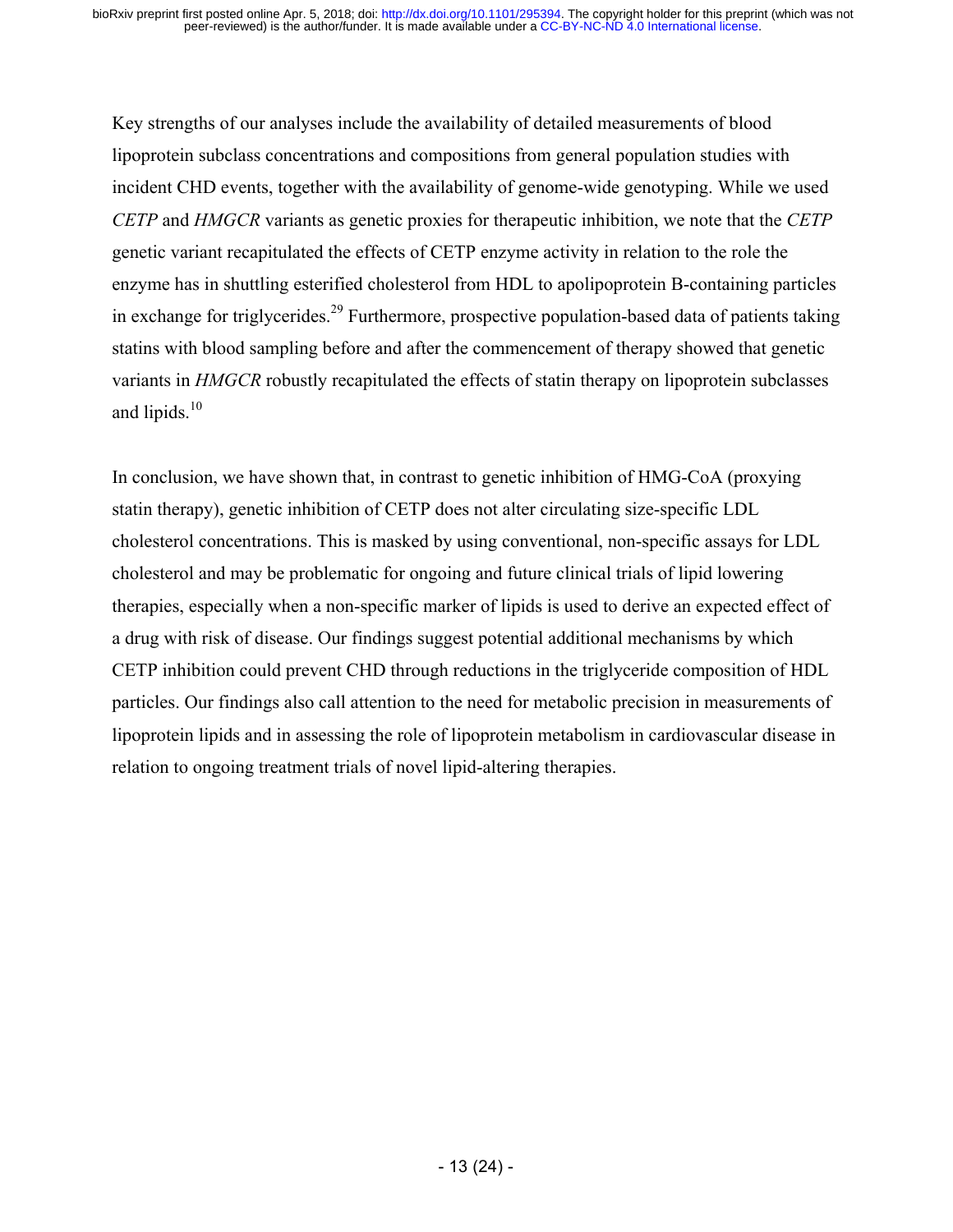### **References**

1. Collins R, Reith C, Emberson J, Armitage J, Baigent C, Blackwell L, Blumenthal R, Danesh J, Smith GD, DeMets D, Evans S, Law M, MacMahon S, Martin S, Neal B, Poulter N, Preiss D, Ridker P, Roberts I, Rodgers A, Sandercock P, Schulz K, Sever P, Simes J, Smeeth L, Wald N, Yusuf S, Peto R. Interpretation of the evidence for the efficacy and safety of statin therapy. Lancet 2016;**388**(10059):2532-2561.

2. Sabatine MS, Giugliano RP, Keech AC, Honarpour N, Wiviott SD, Murphy SA, Kuder JF, Wang H, Liu T, Wasserman SM, Sever PS, Pedersen TR, Committee FS, Investigators. Evolocumab and Clinical Outcomes in Patients with Cardiovascular Disease. N Engl J Med 2017.

3. Silverman MG, Ference BA, Im K, Wiviott SD, Giugliano RP, Grundy SM, Braunwald E, Sabatine MS. Association Between Lowering LDL-C and Cardiovascular Risk Reduction Among Different Therapeutic Interventions: A Systematic Review and Meta-analysis. JAMA 2016;**316**(12):1289-97.

4. Group HTC, Landray MJ, Haynes R, Hopewell JC, Parish S, Aung T, Tomson J, Wallendszus K, Craig M, Jiang L, Collins R, Armitage J. Effects of extended-release niacin with laropiprant in high-risk patients. N Engl J Med 2014;**371**(3):203-12.

5. White J, Swerdlow DI, Preiss D, Fairhurst-Hunter Z, Keating BJ, Asselbergs FW, Sattar N, Humphries SE, Hingorani AD, Holmes MV. Association of Lipid Fractions With Risks for Coronary Artery Disease and Diabetes. JAMA Cardiol 2016;**1**(6):692-9.

6. Thompson A, Di Angelantonio E, Sarwar N, Erqou S, Saleheen D, Dullaart RP, Keavney B, Ye Z, Danesh J. Association of cholesteryl ester transfer protein genotypes with CETP mass and activity, lipid levels, and coronary risk. JAMA 2008;**299**(23):2777-88.

7. HPS3/TIMI55-REVEAL Collaborative Group, Bowman L, Hopewell JC, Chen F, Wallendszus K, Stevens W, Collins R, Wiviott SD, Cannon CP, Braunwald E, Sammons E, Landray MJ. Effects of Anacetrapib in Patients with Atherosclerotic Vascular Disease. N Engl J Med 2017;**377**(13):1217-1227.

8. Holmes MV, Davey Smith G. Dyslipidaemia: REVEALing the effect of CETP inhibition in cardiovascular disease. Nat Rev Cardiol 2017;**14**(11):635-636.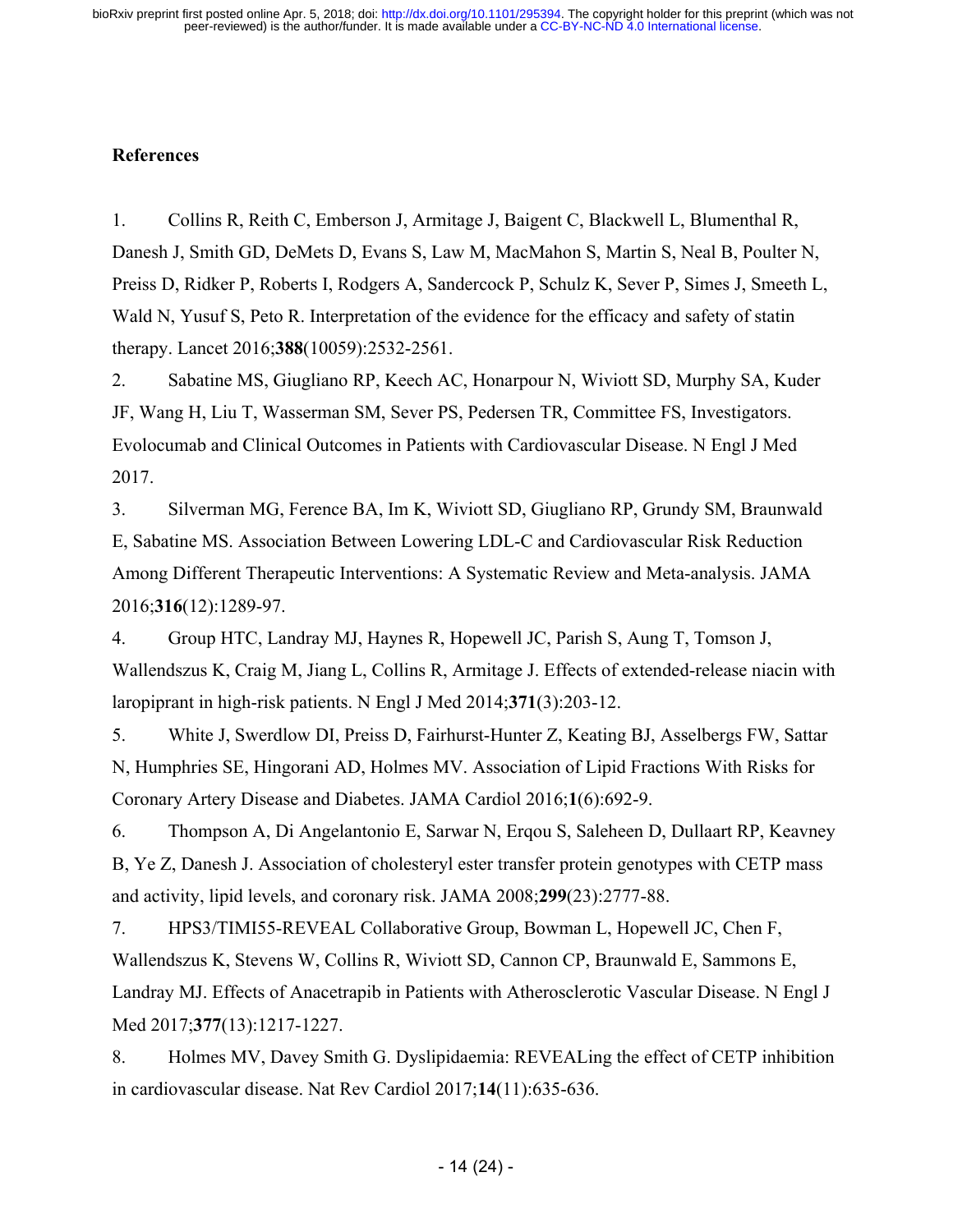9. Ference BA, Kastelein JJP, Ginsberg HN, Chapman MJ, Nicholls SJ, Ray KK, Packard CJ, Laufs U, Brook RD, Oliver-Williams C, Butterworth AS, Danesh J, Smith GD, Catapano AL, Sabatine MS. Association of Genetic Variants Related to CETP Inhibitors and Statins With Lipoprotein Levels and Cardiovascular Risk. JAMA 2017;**318**(10):947-956.

10. Wurtz P, Wang Q, Soininen P, Kangas AJ, Fatemifar G, Tynkkynen T, Tiainen M, Perola M, Tillin T, Hughes AD, Mantyselka P, Kahonen M, Lehtimaki T, Sattar N, Hingorani AD, Casas JP, Salomaa V, Kivimaki M, Jarvelin MR, Davey Smith G, Vanhala M, Lawlor DA, Raitakari OT, Chaturvedi N, Kettunen J, Ala-Korpela M. Metabolomic Profiling of Statin Use and Genetic Inhibition of HMG-CoA Reductase. J Am Coll Cardiol 2016;**67**(10):1200-10.

11. Sabatti C, Service SK, Hartikainen AL, Pouta A, Ripatti S, Brodsky J, Jones CG, Zaitlen NA, Varilo T, Kaakinen M, Sovio U, Ruokonen A, Laitinen J, Jakkula E, Coin L, Hoggart C, Collins A, Turunen H, Gabriel S, Elliot P, McCarthy MI, Daly MJ, Jarvelin MR, Freimer NB, Peltonen L. Genome-wide association analysis of metabolic traits in a birth cohort from a founder population. Nat Genet 2009;**41**(1):35-46.

12. Raitakari OT, Juonala M, Ronnemaa T, Keltikangas-Jarvinen L, Rasanen L, Pietikainen M, Hutri-Kahonen N, Taittonen L, Jokinen E, Marniemi J, Jula A, Telama R, Kahonen M, Lehtimaki T, Akerblom HK, Viikari JS. Cohort profile: the cardiovascular risk in Young Finns Study. Int J Epidemiol 2008;**37**(6):1220-6.

13. Konttinen H, Silventoinen K, Sarlio-Lahteenkorva S, Mannisto S, Haukkala A. Emotional eating and physical activity self-efficacy as pathways in the association between depressive symptoms and adiposity indicators. Am J Clin Nutr 2010;**92**(5):1031-9.

14. Moore C, Sambrook J, Walker M, Tolkien Z, Kaptoge S, Allen D, Mehenny S, Mant J, Di Angelantonio E, Thompson SG, Ouwehand W, Roberts DJ, Danesh J. The INTERVAL trial to determine whether intervals between blood donations can be safely and acceptably decreased to optimise blood supply: study protocol for a randomised controlled trial. Trials 2014;**15**:363.

15. Tillin T, Forouhi NG, McKeigue PM, Chaturvedi N, Group SS. Southall And Brent REvisited: Cohort profile of SABRE, a UK population-based comparison of cardiovascular disease and diabetes in people of European, Indian Asian and African Caribbean origins. Int J Epidemiol 2012;**41**(1):33-42.

16. Inouye M, Kettunen J, Soininen P, Silander K, Ripatti S, Kumpula LS, Hamalainen E, Jousilahti P, Kangas AJ, Mannisto S, Savolainen MJ, Jula A, Leiviska J, Palotie A, Salomaa V,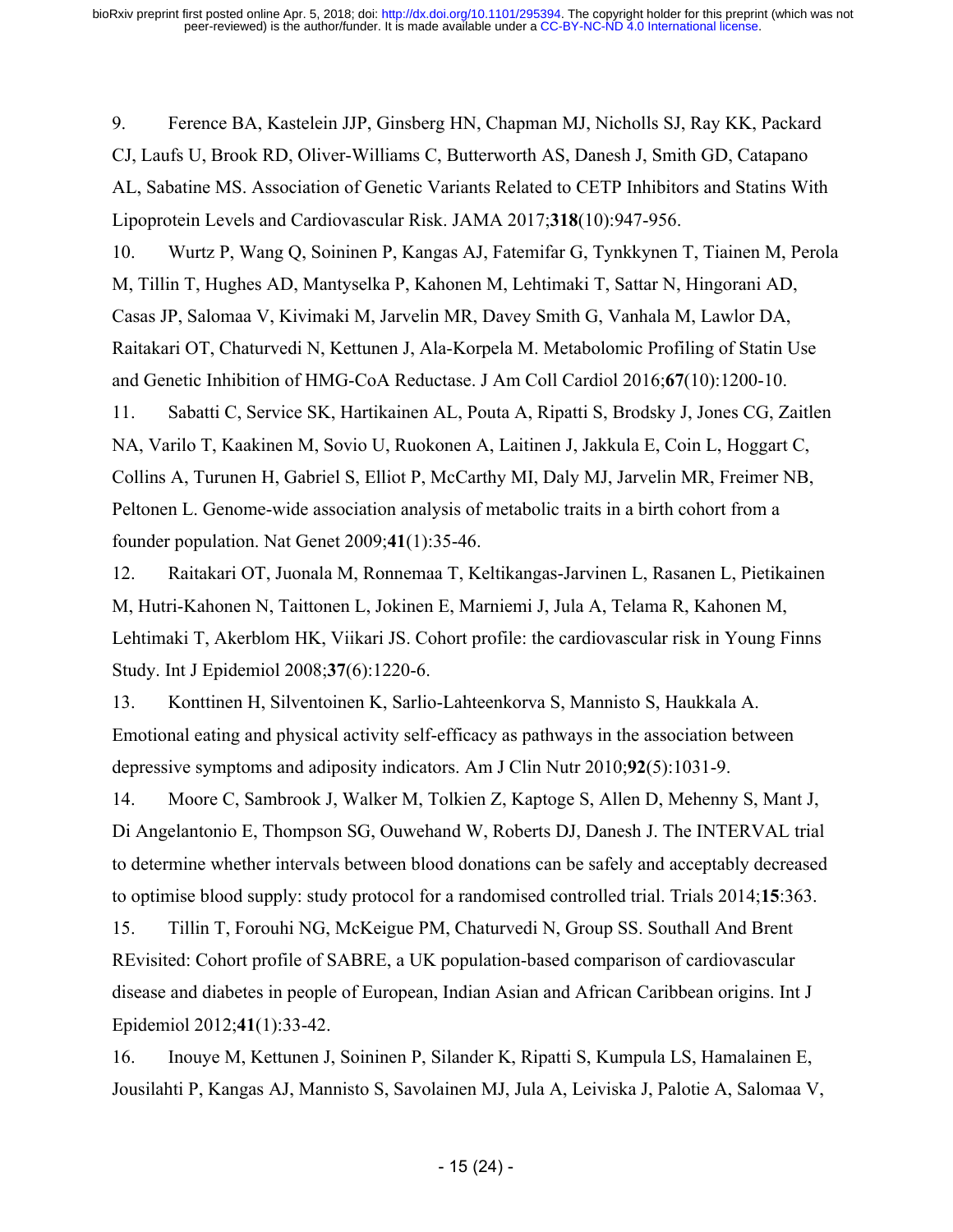Perola M, Ala-Korpela M, Peltonen L. Metabonomic, transcriptomic, and genomic variation of a population cohort. Mol Syst Biol 2010;**6**:441.

17. Soininen P, Kangas AJ, Wurtz P, Tukiainen T, Tynkkynen T, Laatikainen R, Jarvelin MR, Kahonen M, Lehtimaki T, Viikari J, Raitakari OT, Savolainen MJ, Ala-Korpela M. Highthroughput serum NMR metabonomics for cost-effective holistic studies on systemic metabolism. Analyst 2009;**134**(9):1781-5.

18. Soininen P, Kangas AJ, Wurtz P, Suna T, Ala-Korpela M. Quantitative serum nuclear magnetic resonance metabolomics in cardiovascular epidemiology and genetics. Circ Cardiovasc Genet 2015;**8**(1):192-206.

19. Global Lipids Genetics Consortium. Discovery and refinement of loci associated with lipid levels. Nat Genet 2013;**45**(11):1274-83.

20. Kettunen J, Demirkan A, Wurtz P, Draisma HH, Haller T, Rawal R, Vaarhorst A, Kangas AJ, Lyytikainen LP, Pirinen M, Pool R, Sarin AP, Soininen P, Tukiainen T, Wang Q, Tiainen M, Tynkkynen T, Amin N, Zeller T, Beekman M, Deelen J, van Dijk KW, Esko T, Hottenga JJ, van Leeuwen EM, Lehtimaki T, Mihailov E, Rose RJ, de Craen AJ, Gieger C, Kahonen M, Perola M, Blankenberg S, Savolainen MJ, Verhoeven A, Viikari J, Willemsen G, Boomsma DI, van Duijn CM, Eriksson J, Jula A, Jarvelin MR, Kaprio J, Metspalu A, Raitakari O, Salomaa V, Slagboom PE, Waldenberger M, Ripatti S, Ala-Korpela M. Genome-wide study for circulating metabolites identifies 62 loci and reveals novel systemic effects of LPA. Nat Commun 2016;**7**:11122.

21. Do R, Willer CJ, Schmidt EM, Sengupta S, Gao C, Peloso GM, Gustafsson S, Kanoni S, Ganna A, Chen J, Buchkovich ML, Mora S, Beckmann JS, Bragg-Gresham JL, Chang HY, Demirkan A, Den Hertog HM, Donnelly LA, Ehret GB, Esko T, Feitosa MF, Ferreira T, Fischer K, Fontanillas P, Fraser RM, Freitag DF, Gurdasani D, Heikkila K, Hypponen E, Isaacs A, Jackson AU, Johansson A, Johnson T, Kaakinen M, Kettunen J, Kleber ME, Li X, Luan J, Lyytikainen LP, Magnusson PK, Mangino M, Mihailov E, [multiple authors], Wallentin L, Wareham NJ, Whitfield JB, Wolffenbuttel BH, Altshuler D, Ordovas JM, Boerwinkle E, Palmer CN, Thorsteinsdottir U, Chasman DI, Rotter JI, Franks PW, Ripatti S, Cupples LA, Sandhu MS, Rich SS, Boehnke M, Deloukas P, Mohlke KL, Ingelsson E, Abecasis GR, Daly MJ, Neale BM, Kathiresan S. Common variants associated with plasma triglycerides and risk for coronary artery disease. Nat Genet 2013;**45**(11):1345-52.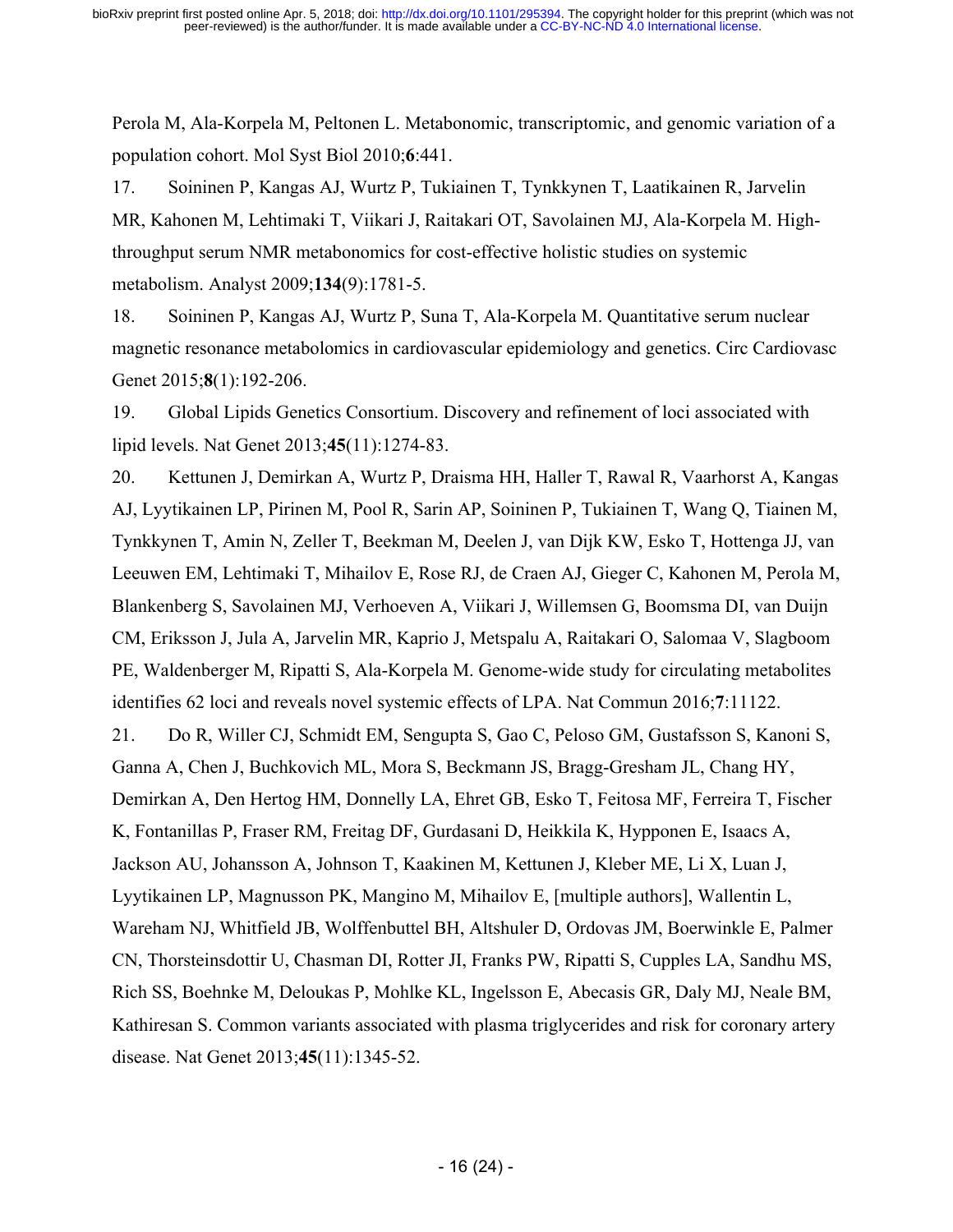22. GTEx Consortium. The Genotype-Tissue Expression (GTEx) project. Nat Genet 2013;**45**(6):580-5.

23. Consortium. tCD. A comprehensive 1,000 Genomes-based genome-wide association meta-analysis of coronary artery disease. Nat Genet 2015;**47**(10):1121-1130.

24. Wurtz P, Kangas AJ, Soininen P, Lawlor DA, Davey Smith G, Ala-Korpela M. Quantitative Serum NMR Metabolomics in Large-Scale Epidemiology: A Primer on -Omic Technology. Am J Epidemiol 2017;**186**:1084–1096.

25. Wang J, Stancakova A, Soininen P, Kangas AJ, Paananen J, Kuusisto J, Ala-Korpela M, Laakso M. Lipoprotein subclass profiles in individuals with varying degrees of glucose tolerance: a population-based study of 9399 Finnish men. J Intern Med 2012;**272**(6):562-72.

26. Tukiainen T, Kettunen J, Kangas AJ, Lyytikainen LP, Soininen P, Sarin AP, Tikkanen E, O'Reilly PF, Savolainen MJ, Kaski K, Pouta A, Jula A, Lehtimaki T, Kahonen M, Viikari J, Taskinen MR, Jauhiainen M, Eriksson JG, Raitakari O, Salomaa V, Jarvelin MR, Perola M, Palotie A, Ala-Korpela M, Ripatti S. Detailed metabolic and genetic characterization reveals new associations for 30 known lipid loci. Hum Mol Genet 2012;**21**(6):1444-55.

27. Lounila J, Ala-Korpela M, Jokisaari J, Savolainen MJ, Kesaniemi YA. Effects of orientational order and particle size on the NMR line positions of lipoproteins. Phys Rev Lett 1994;**72**(25):4049-4052.

28. Kumpula LS, Kumpula JM, Taskinen MR, Jauhiainen M, Kaski K, Ala-Korpela M. Reconsideration of hydrophobic lipid distributions in lipoprotein particles. Chem Phys Lipids 2008;**155**(1):57-62.

29. Barter PJ, Kastelein JJ. Targeting cholesteryl ester transfer protein for the prevention and management of cardiovascular disease. J Am Coll Cardiol 2006;**47**(3):492-9.

30. Istvan ES, Deisenhofer J. Structural mechanism for statin inhibition of HMG-CoA reductase. Science 2001;**292**(5519):1160-4.

31. Varbo A, Nordestgaard BG. Remnant lipoproteins. Curr Opin Lipidol 2017;**28**(4):300- 307.

32. Friedewald WT, Levy RI, Fredrickson DS. Estimation of the concentration of lowdensity lipoprotein cholesterol in plasma, without use of the preparative ultracentrifuge. Clin Chem 1972;**18**(6):499-502.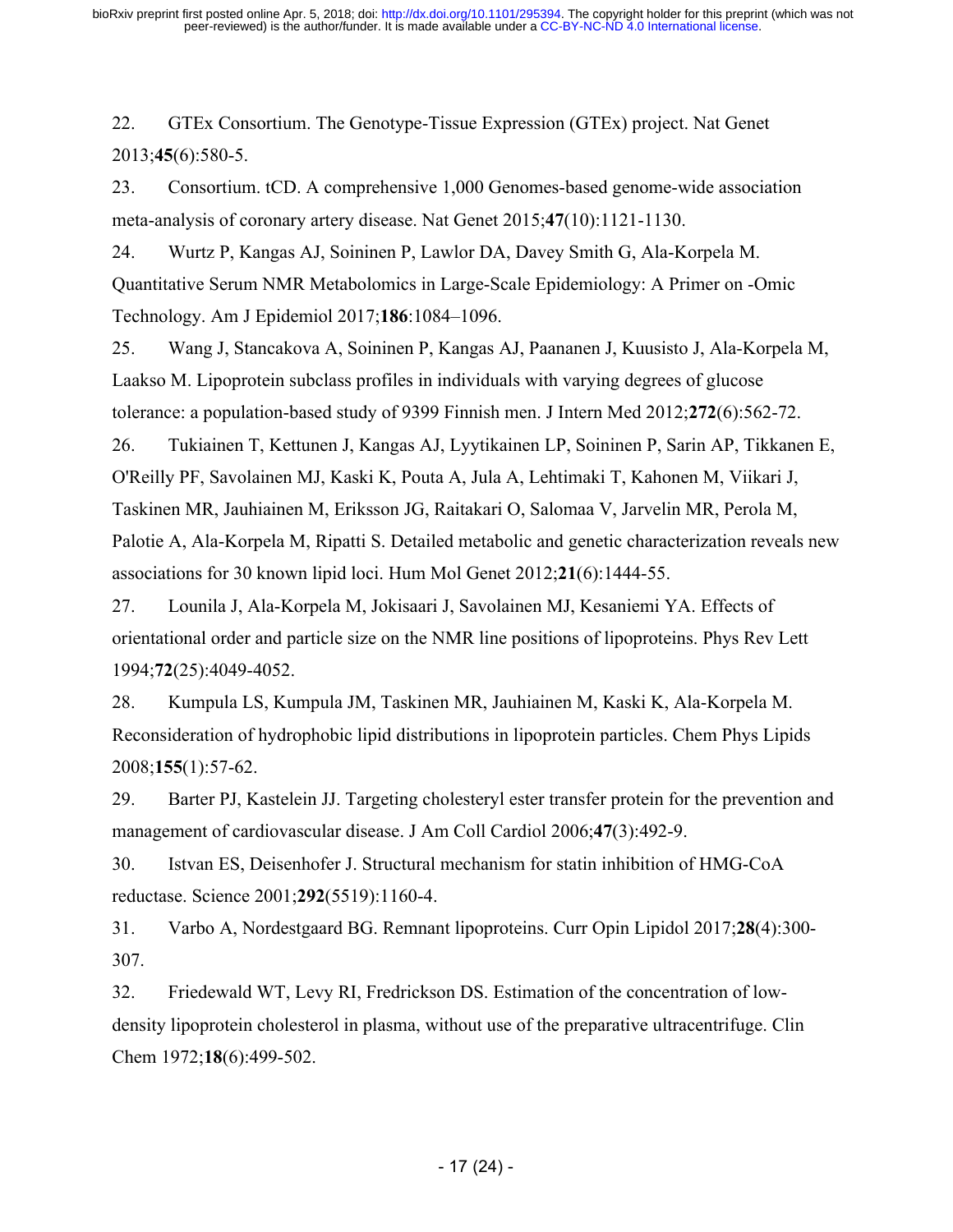33. Martin SS, Blaha MJ, Elshazly MB, Toth PP, Kwiterovich PO, Blumenthal RS, Jones SR. Comparison of a novel method vs the Friedewald equation for estimating low-density lipoprotein cholesterol levels from the standard lipid profile. JAMA 2013;**310**(19):2061-8.

34. Niemi J, Makinen VP, Heikkonen J, Tenkanen L, Hiltunen Y, Hannuksela ML, Jauhiainen M, Forsblom C, Taskinen MR, Kesaniemi YA, Savolainen MJ, Kaski K, Groop PH, Kovanen PT, Ala-Korpela M. Estimation of VLDL, IDL, LDL, HDL2, apoA-I, and apoB from the Friedewald inputs--apoB and IDL, but not LDL, are associated with mortality in type 1 diabetes. Ann Med 2009;**41**(6):451-61.

35. Nauck M, Warnick GR, Rifai N. Methods for measurement of LDL-cholesterol: a critical assessment of direct measurement by homogeneous assays versus calculation. Clin Chem 2002;**48**(2):236-54.

36. Lincoff AM, Nicholls SJ, Riesmeyer JS, Barter PJ, Brewer HB, Fox KAA, Gibson CM, Granger C, Menon V, Montalescot G, Rader D, Tall AR, McErlean E, Wolski K, Ruotolo G, Vangerow B, Weerakkody G, Goodman SG, Conde D, McGuire DK, Nicolau JC, Leiva-Pons JL, Pesant Y, Li W, Kandath D, Kouz S, Tahirkheli N, Mason D, Nissen SE, Investigators A. Evacetrapib and Cardiovascular Outcomes in High-Risk Vascular Disease. N Engl J Med 2017;**376**(20):1933-1942.

37. Gaudet D, Alexander VJ, Baker BF, Brisson D, Tremblay K, Singleton W, Geary RS, Hughes SG, Viney NJ, Graham MJ, Crooke RM, Witztum JL, Brunzell JD, Kastelein JJ. Antisense Inhibition of Apolipoprotein C-III in Patients with Hypertriglyceridemia. N Engl J Med 2015;**373**(5):438-47.

38. Drenos F, Davey Smith G, Ala-Korpela M, Kettunen J, Wurtz P, Soininen P, Kangas AJ, Dale C, Lawlor DA, Gaunt TR, Casas JP, Timpson NJ. Metabolic Characterization of a Rare Genetic Variation Within APOC3 and Its Lipoprotein Lipase-Independent Effects. Circ Cardiovasc Genet 2016;**9**(3):231-9.

39. Wurtz P, Havulinna AS, Soininen P, Tynkkynen T, Prieto-Merino D, Tillin T, Ghorbani A, Artati A, Wang Q, Tiainen M, Kangas AJ, Kettunen J, Kaikkonen J, Mikkila V, Jula A, Kahonen M, Lehtimaki T, Lawlor DA, Gaunt TR, Hughes AD, Sattar N, Illig T, Adamski J, Wang TJ, Perola M, Ripatti S, Vasan RS, Raitakari OT, Gerszten RE, Casas JP, Chaturvedi N, Ala-Korpela M, Salomaa V. Metabolite profiling and cardiovascular event risk: a prospective study of 3 population-based cohorts. Circulation 2015;**131**(9):774-85.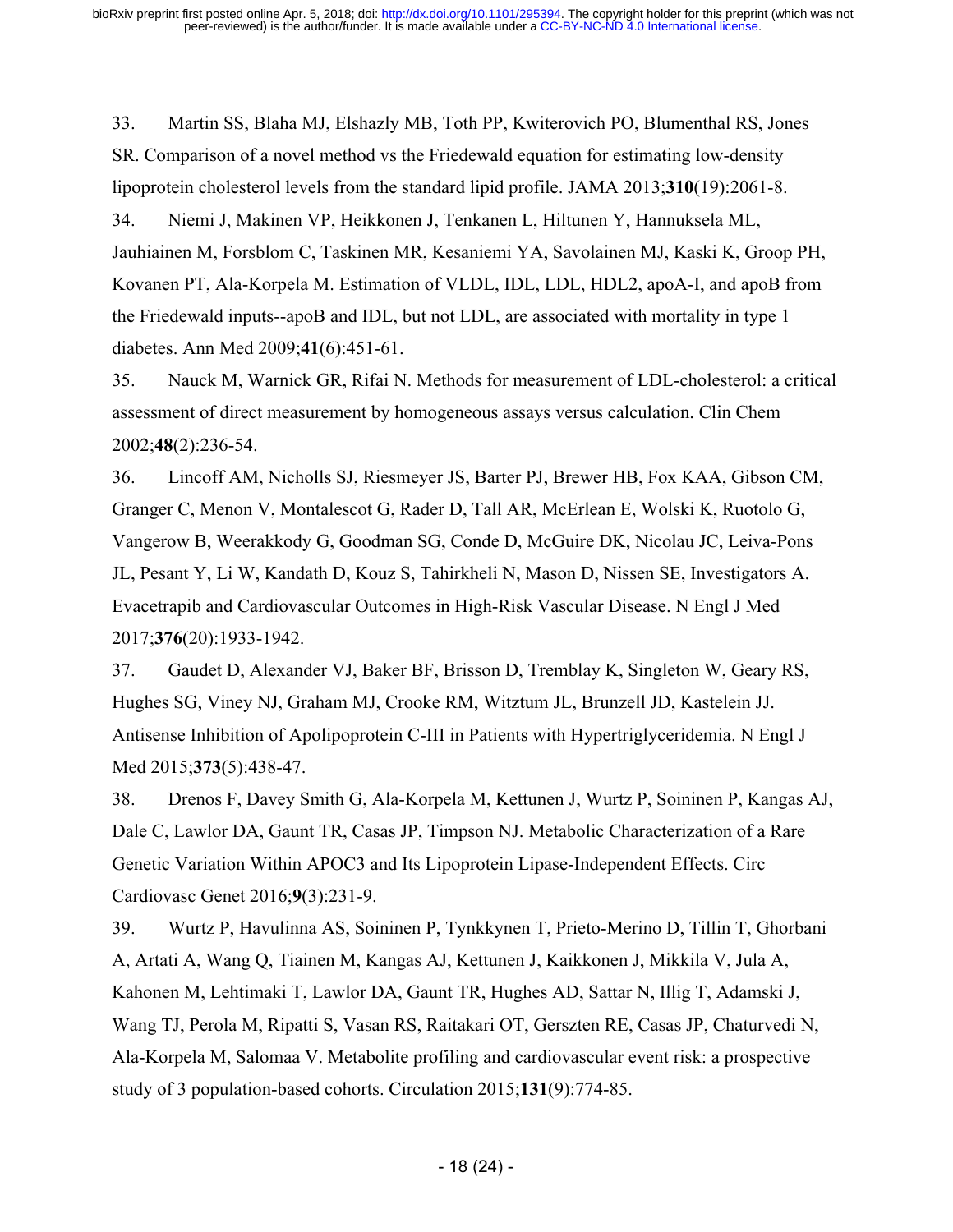

## **APO B PARTICLES & CHOLESTEROL**

**Figure 1. Associations of genetic variants in** *CETP* **rs247617 (red) and** *HMGCR* **rs12916 (blue) with circulating apolipoprotein B and cholesterol concentrations in size-specific apolipoprotein B particles.** Estimates represent the standardized difference in lipoprotein trait, with per-allele associations scaled to a 10% lower risk of CHD. Analyses were adjusted for age, sex, genotyping batch and ten genetic principal components. Closed circles represent statistical significance of associations at P<0.002 and open circles associations that are non-significant at this threshold. The lipoprotein subclasses are defined by particle size:  $17, 18, 25$  potential chylomicrons and the largest very-low-density lipoprotein particles (XXL-VLDL; average particle diameter  $\geq$ 75 nm); five different VLDL subclasses, i.e. very large (average particle diameter 64.0 nm), large (53.6 nm), medium (44.5 nm), small (36.8 nm) and very small VLDL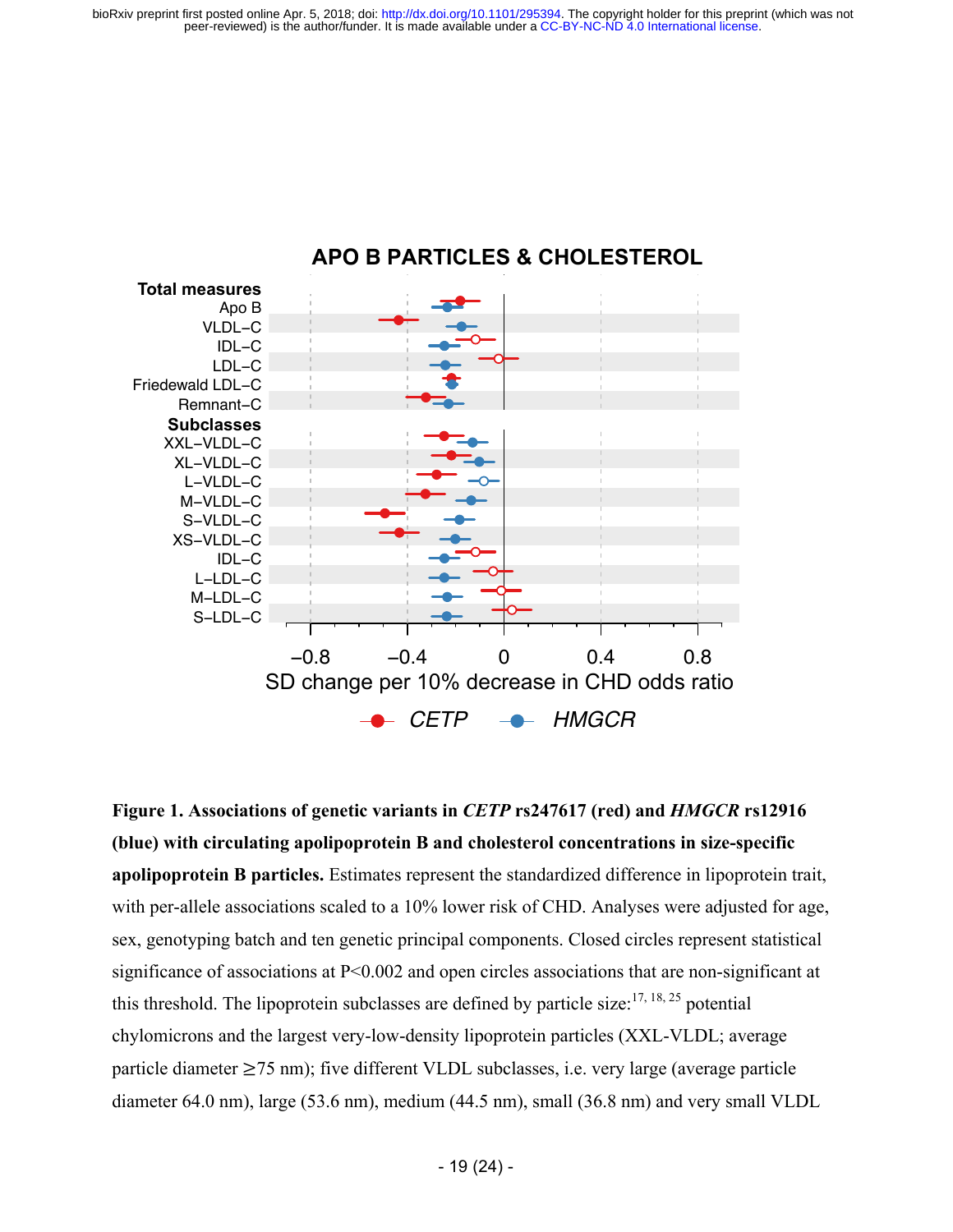(31.3 nm); intermediate-density lipoprotein (IDL; 28.6 nm); and three LDL subclasses, i.e. large (25.5 nm), medium (23.0 nm) and small LDL (18.7 nm).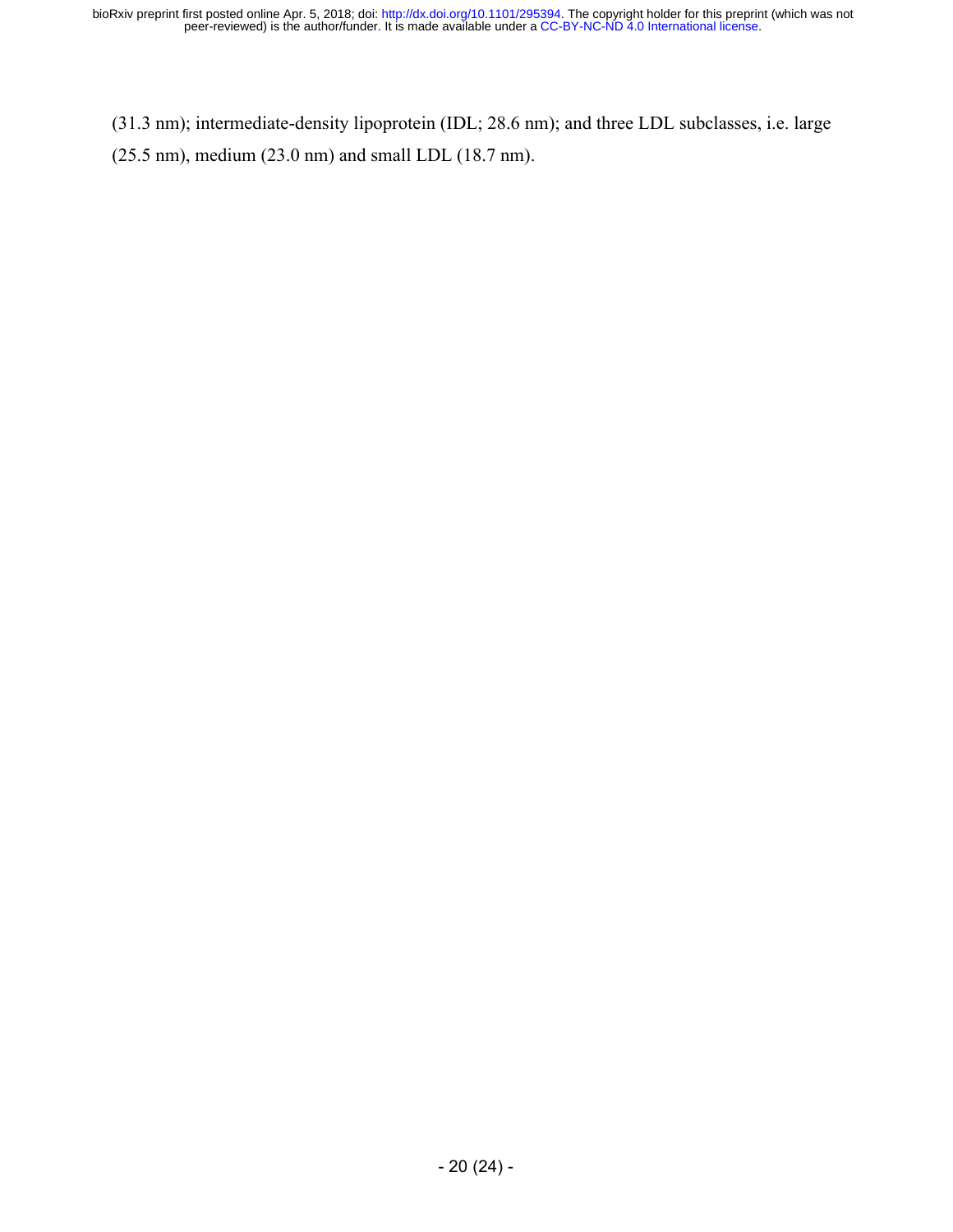

**Figure 2. Associations of genetic variants in** *CETP* **rs247617 (red) and** *HMGCR* **rs12916 (blue) with circulating triglyceride concentrations in size-specific apolipoprotein B particles.** The estimates and lipoprotein subclasses are as defined in the caption for Fig. 1.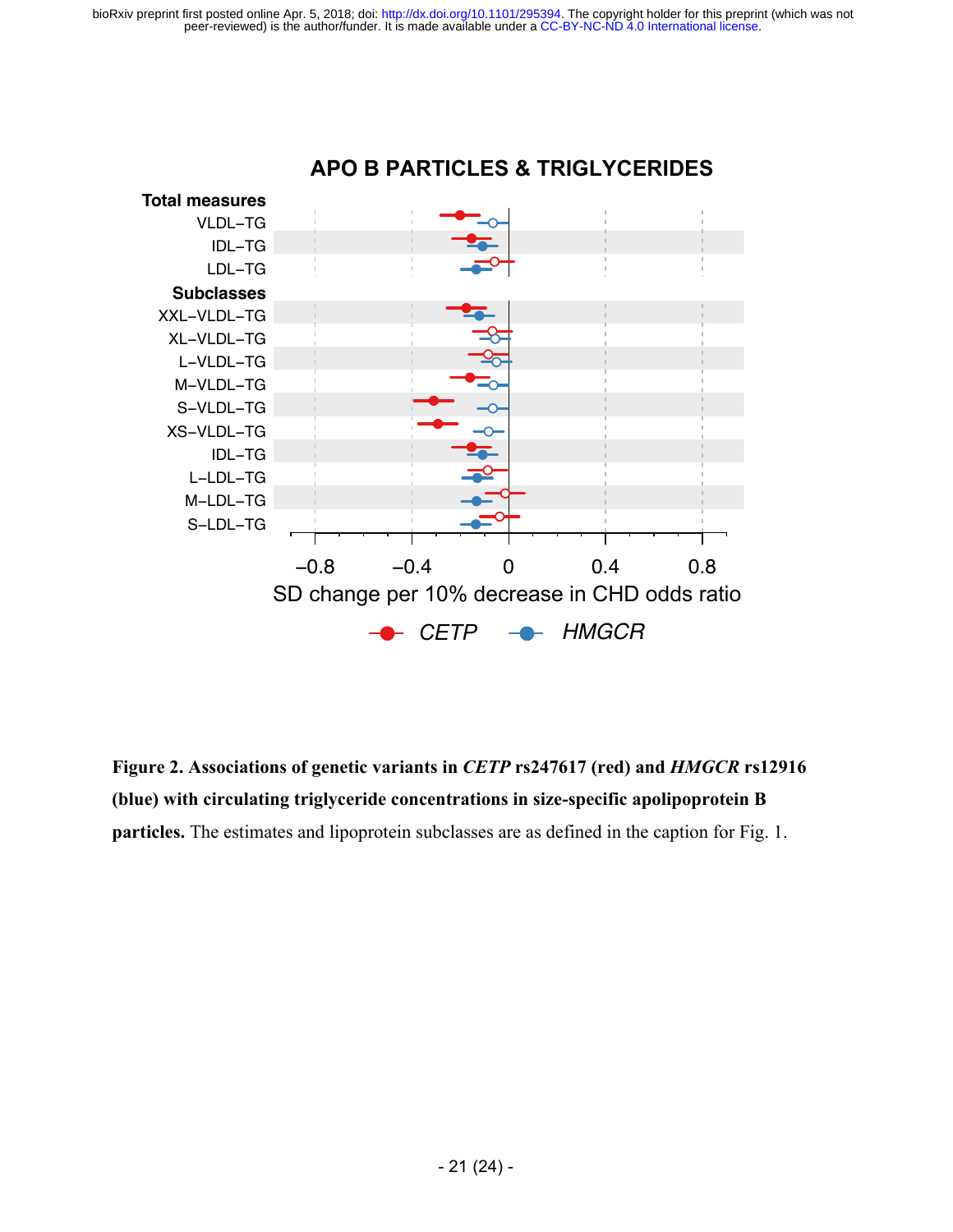

**Figure 3. Associations of genetic variants in** *CETP* **rs247617 (red) and** *HMGCR* **rs12916 (blue) with circulating apolipoprotein A-I as well as cholesterol and triglyceride concentrations in size-specific HDL particles.** The estimates are as defined in the caption for Fig. 1. The four size-specific HDL subclasses are very large (average particle diameter 14.3 nm), large (12.1 nm), medium (10.9 nm) and small HDL (8.7 nm).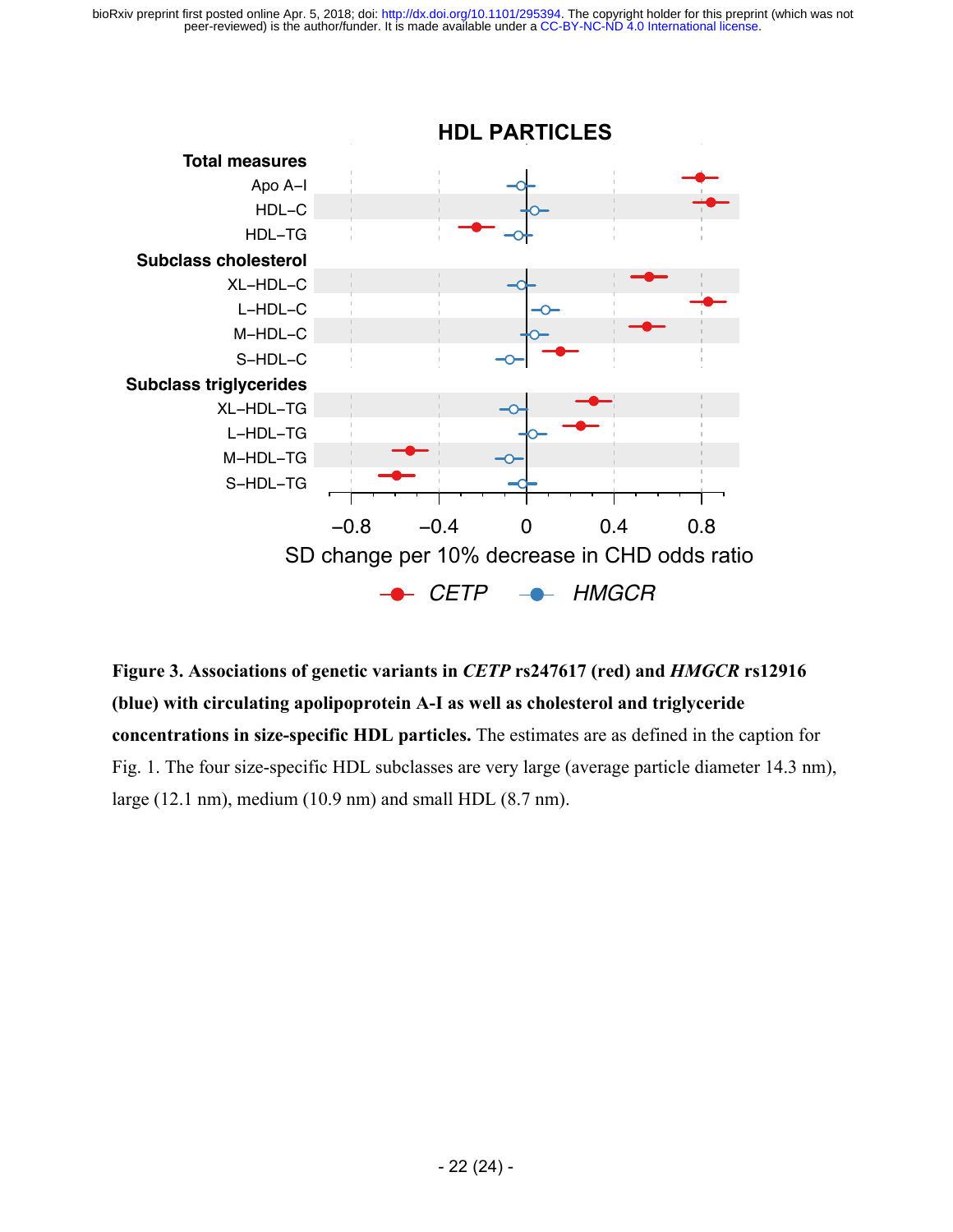

## **TRIGLYCERIDE COMPOSITION**

**Figure 4. Associations of genetic variants in** *CETP* **rs247617 (red) and** *HMGCR* **rs12916 (blue) with the triglyceride composition of size-specific lipoprotein particles.** The estimates are as defined in the caption for Fig. 1 and the lipoprotein subclasses are as defined in the captions for Fig. 1 and Fig. 3.